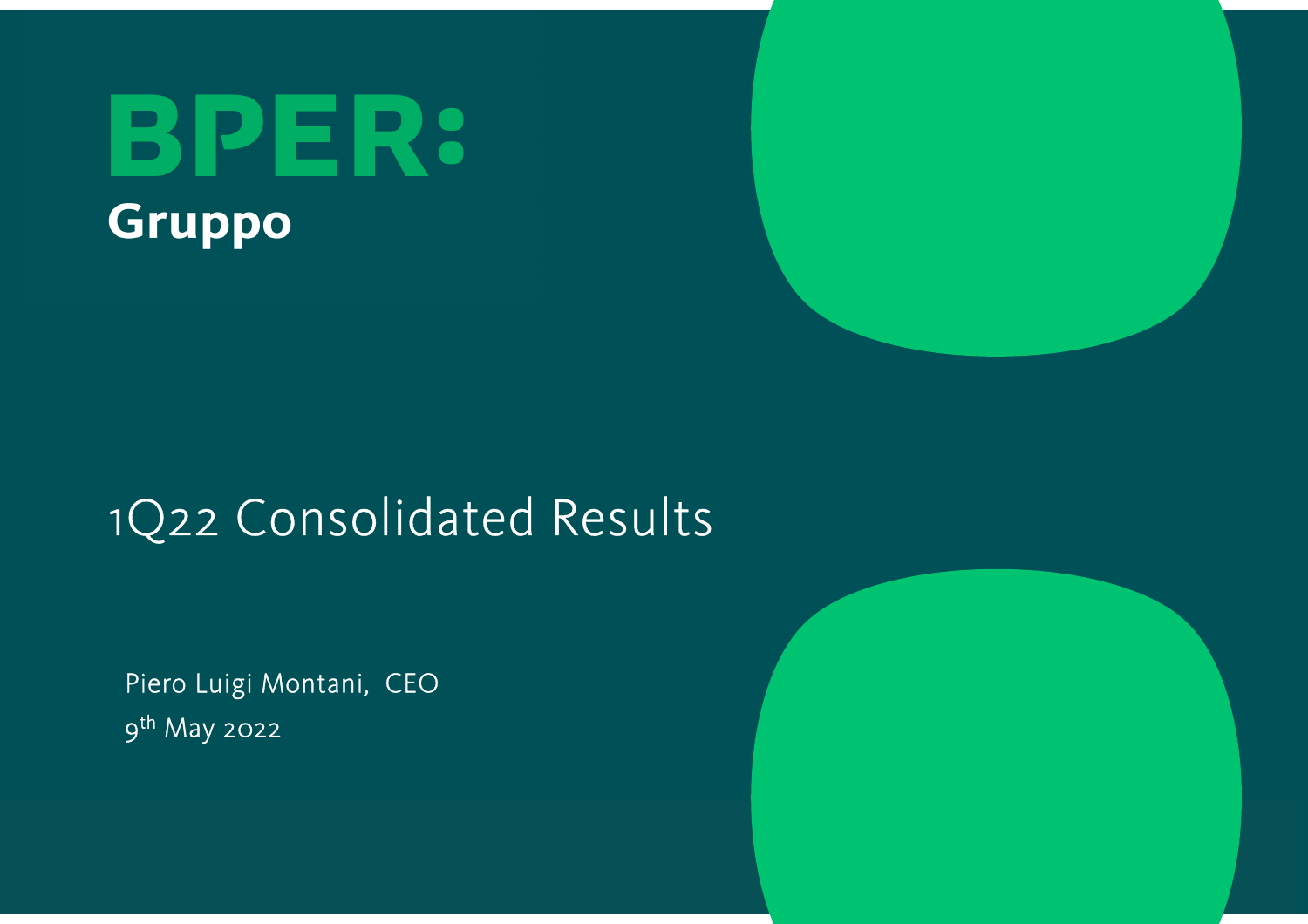### Disclaimer

This document has been prepared by "BPER Banca" solely for information purposes, and only in order to present its strategies and main financial figures.

The information contained in this document has not been audited.

No guarantee, express or implied, can be <sup>g</sup>iven as to the document's contents, nor should the completeness, correctness or accuracy of the information or opinions herein be relied upon.

BPER Banca, its advisors and its representatives decline all liability (for negligence or any other cause) for any loss occasioned by the use of this document or its contents.

All forecasts contained herein have been prepared on the basis of specific assumptions which could prove wrong, in which case the actual data would differ from the figures <sup>g</sup>iven herein.

No part of this document may be regarded as forming the basis for any contract or agreement.

No part of the information contained herein may for any purpose be reproduced or published as <sup>a</sup> whole or in part, nor may such information be disseminated.

The Manager responsible for preparing the Company's financial reports, Marco Bonfatti, declares, in accordance with art. 154-bis, para. 2, of the "Consolidated Financial Services Act" (Legislative Order No. 58/1998), that the accounting information contained in this document corresponds to documentary records, ledgers and accounting entries.

Marco Bonfatti

Manager responsible for preparing the Company's financial reports



BPER Banca S.p.A., head office in Modena, via San Carlo, 8/20 - Tax Code and Modena Companies Register no. 01153230360 – Company belonging to the BPER BANCA GROUP VAT, VAT no. 03830780361 – Share capital Euro 2,100,435,182.40 - ABI Code 5387.6 - Register of Banks no. 4932 - Member of the Interbank Deposit Guarantee Fund and of the National Guarantee Fund - Parent Company of the BPER Banca S.p.A. Banking Group - Register of Banking Groups no. 5387.6 - Tel. 059.2021111 - Telefax 059.2022033 - e-mail: servizio.clienti@bper.it - Certified e-mail (PEC): bper@pec.gruppobper.it - bper.it – istituzionale.bper.it.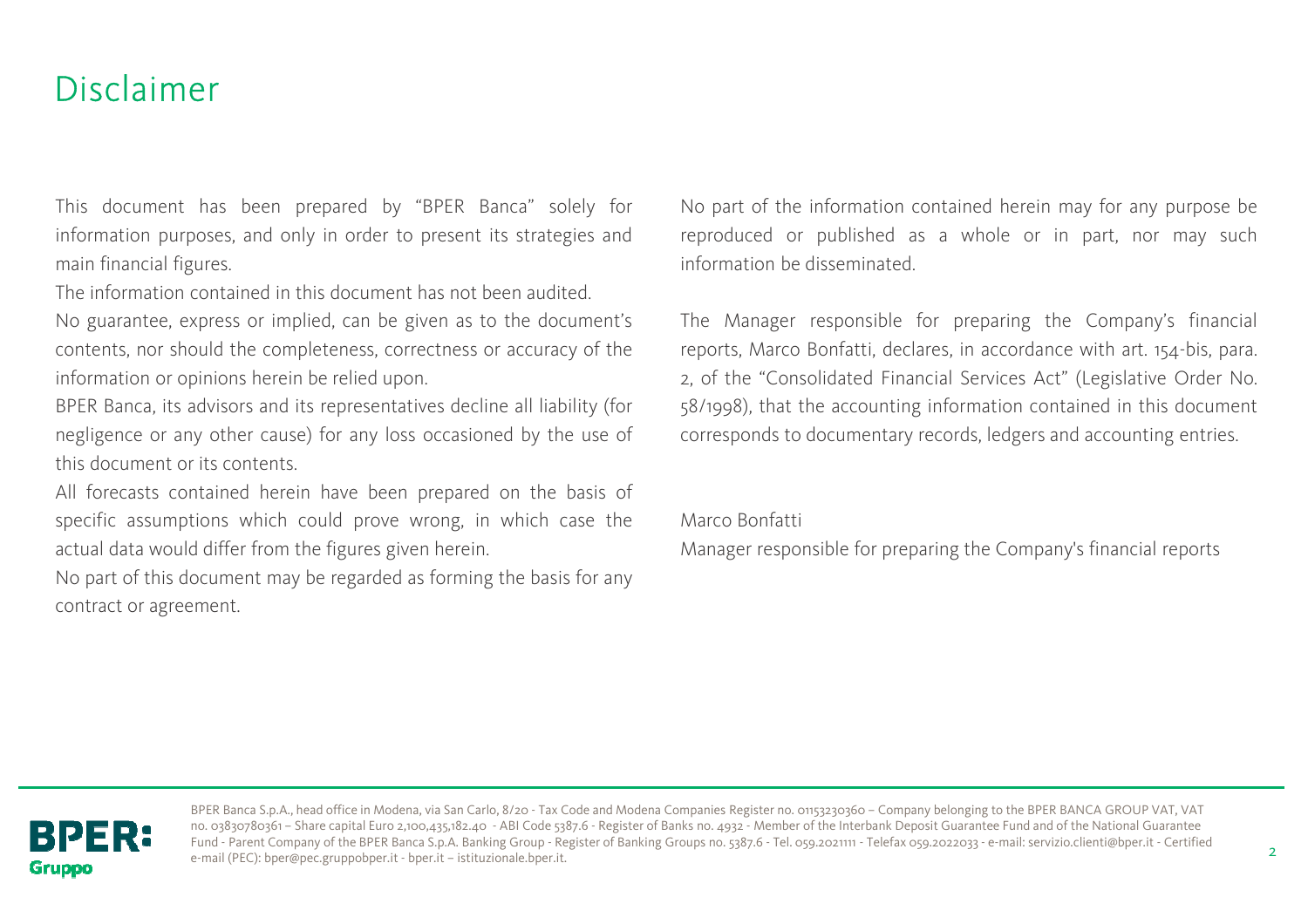## Agenda

### BPER GROUP CONSOLIDATED RESULTS

### Executive summary

Balance sheet

Profit and loss

Capital adequacy

Final remarks

ANNEXES

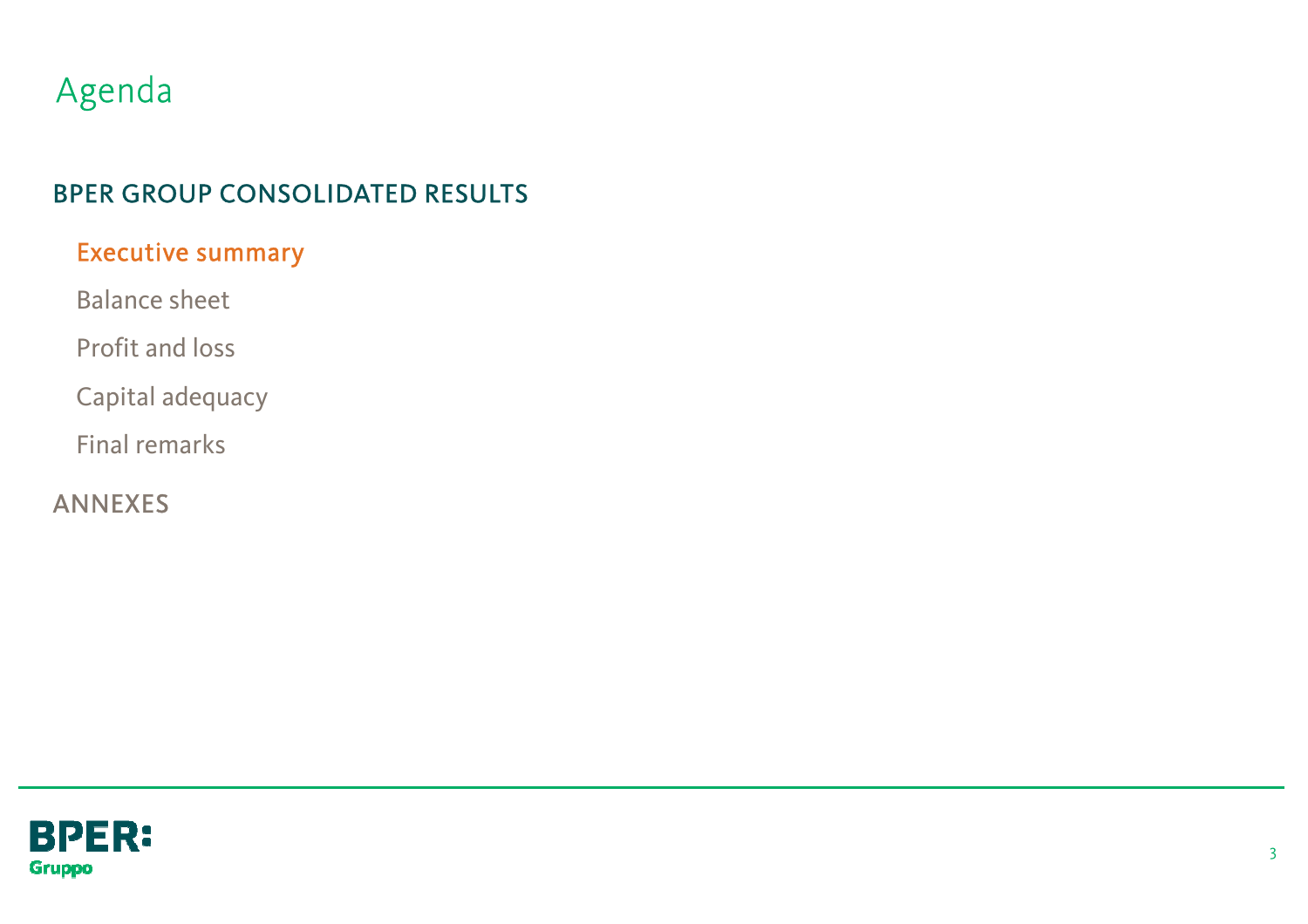### Executive summary

#### STRONG PROFITABILITY, SOLID CAPITAL AND LIQUIDITY POSITION DESPITE DIFFICULT MARKET ENVIRONMENT

|                                      | • 1Q22 net profit of 112.7 $\epsilon$ mln, including 45.7 $\epsilon$ mln of SRF contribution, showing strong profitability despite external scenario                          |
|--------------------------------------|-------------------------------------------------------------------------------------------------------------------------------------------------------------------------------|
| <b>Profitability</b>                 | • Operating income at 883.7 $\epsilon$ mln increased by 16.6% y/y, driven by net fee and commission income growth (+37.3% y/y)<br>underpinned by positive commercial dynamics |
|                                      | • Operating costs at $558.4$ Emln in line with expectations                                                                                                                   |
|                                      | • Indirect funding at 161.3 $\notin$ bn boosted by AUM and life bancassurance stock (+4.0% y/y)                                                                               |
| <b>Volumes</b>                       | • Positive net inflows of AUM and life insurance products (+423 €mln) despite slowdown due to increased market volatility in March                                            |
|                                      | • New lending to SMEs and Households in $1Q$ 22 at 2.7 $\epsilon$ bn (+2,3% y/y)                                                                                              |
|                                      | . Gross and Net NPE ratio at 4.9% and 2.0% in line with end-2021                                                                                                              |
| <b>Asset</b><br>Quality <sup>'</sup> | • NPE coverage remains high at 60.6%. Bad loans at 73.2% and UTPs at 49.0%                                                                                                    |
|                                      | • Annualized Cost of risk 57 bps <sup>1</sup> vs. 67 bps <sup>2</sup> in FY21, including expected impacts from direct exposures to Russia                                     |
| <b>Capital and</b>                   | • Pro-forma Fully Phased CET1 ratio at 13.64% up vs. 13.50% as at end-2021, with a large buffer vs. SREP requirement of 8.3%                                                  |
| <b>liquidity</b>                     | . Pro-forma Fully Phased Total capital ratio at 16.52% up vs. 16.16% as at end-2021                                                                                           |
|                                      | . LCR >200% more than twice the 100% regulatory threshold. NSFR well above 100%                                                                                               |



1. Including € 16.3 mln LLPs related to expected impacts on direct exposures to Russia, classified in the P&L item <sup>130</sup> a) Net impairment losses to financial assets at amortised cost – Other financial assets.

2. Ordinary cost of risk, net of <sup>310</sup> €mln additional LLPs booked in 2021.

Note: The Pro-forma CET1 and TC ratio Fully Phased have been estimated excluding the effects of the transitional arrangements in force and including the result for the period, thus simulating, in advance, the effects of the ECB's authorisation to include these profits in Own Funds pursuant to art. 26, para. <sup>2</sup> of the CRR.

4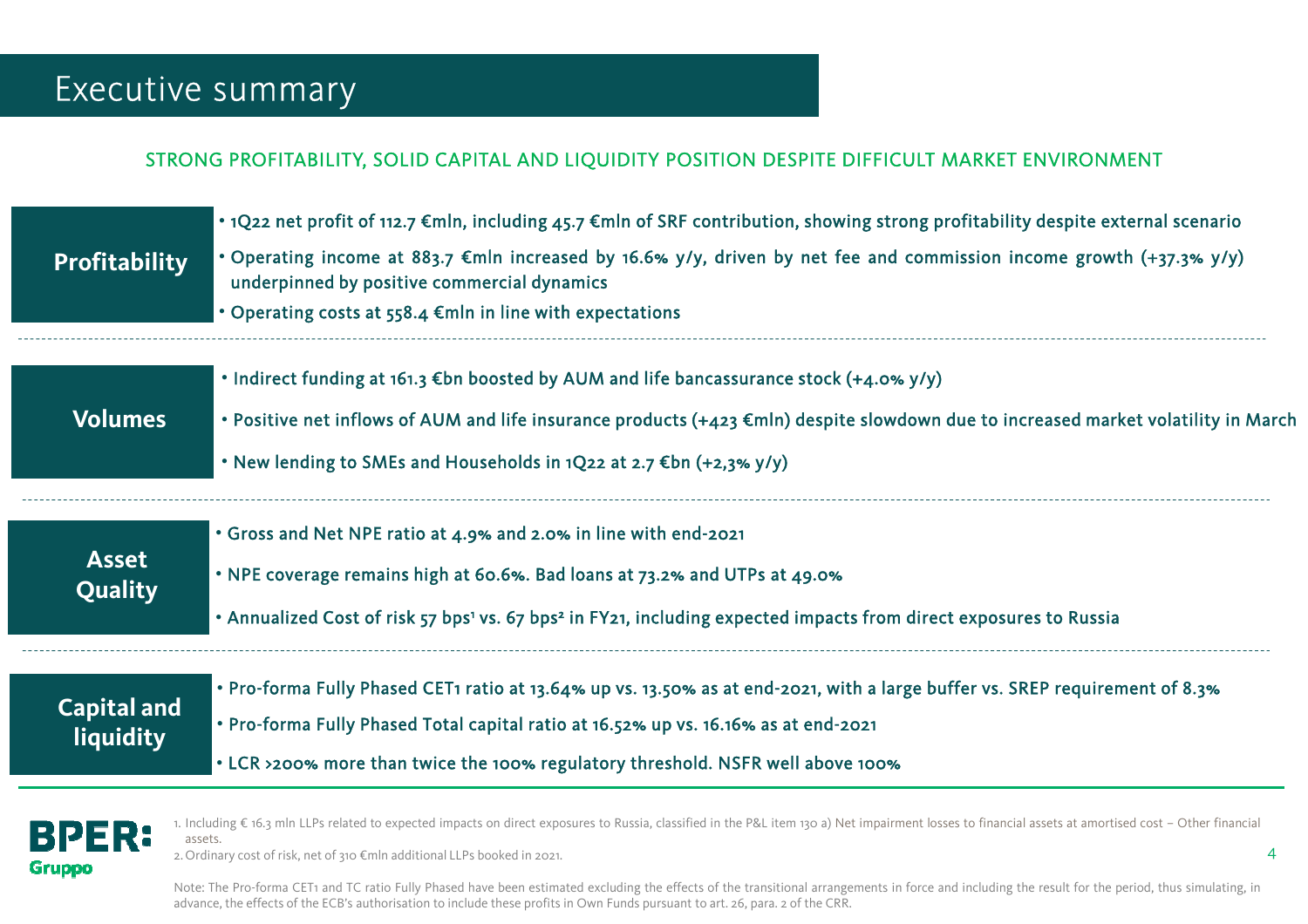## Agenda

### BPER GROUP CONSOLIDATED RESULTS

Executive summary

### Balance sheet

Profit and loss

Capital adequacy

Final remarks

ANNEXES

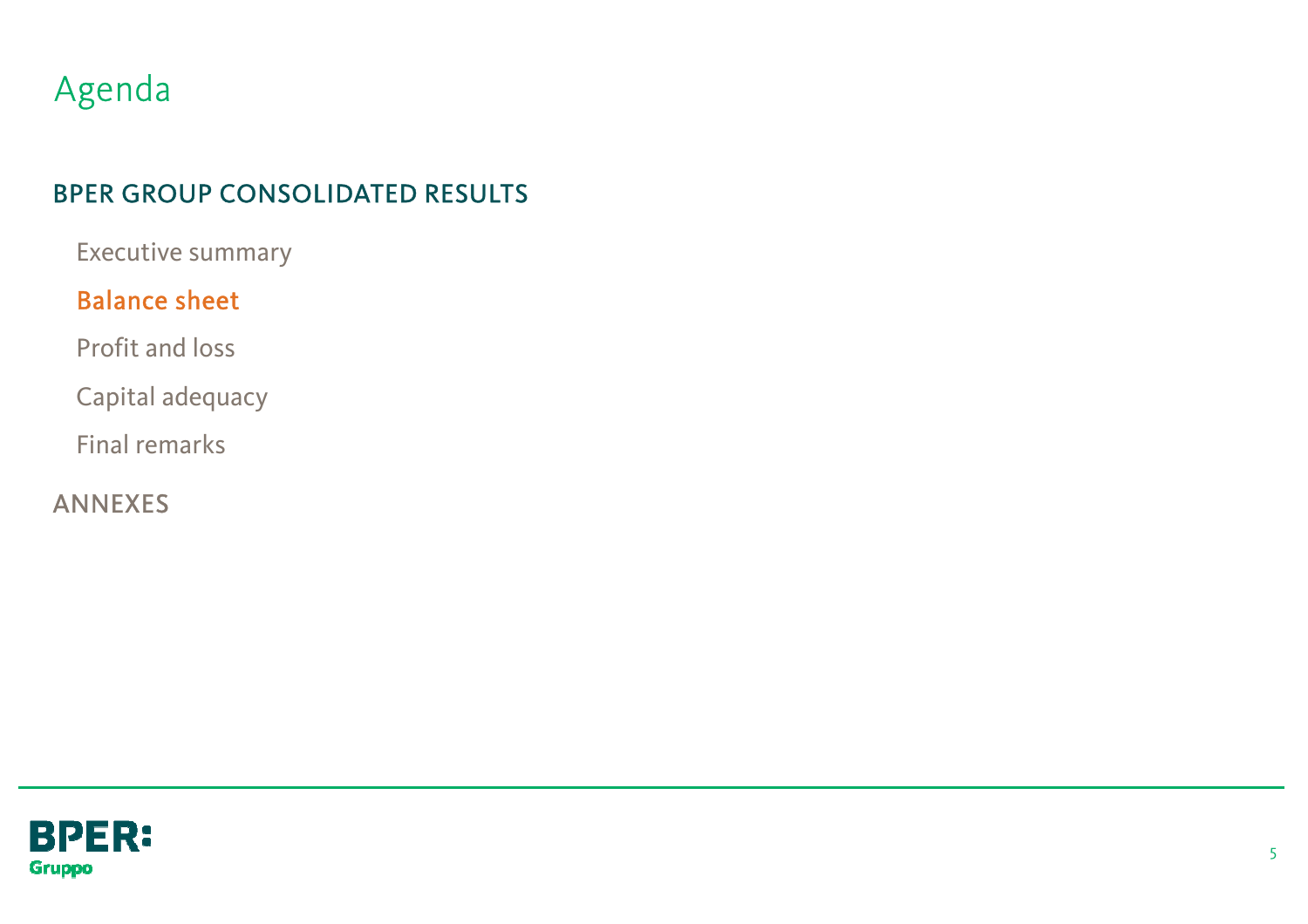## Direct Deposits

Direct deposits at 99.4 €bn up 5.2% Y/Y, of which 90% consisting in sight deposits

#### Direct Funding breakdown

| $\epsilon$ /mln                     | <b>Mar 21</b><br><b>Dec 21</b> |         | <b>Mar 22</b> | Chg. Q/Q<br>$(\% )$ | Chg. Y/Y<br>(96) |
|-------------------------------------|--------------------------------|---------|---------------|---------------------|------------------|
| <b>Customer Direct Deposits</b>     | 90,343                         | 96,201  | 93,810        | $-2.5%$             | $+3.8%$          |
| o/w C/A and sight deposits          | 85.788                         | 91,885  | 89,413        | $-2.7%$             | $+4.2%$          |
| o/w Bonds                           | 761                            | 761     | 587           | $-22.9%$            | $-22.9%$         |
| o/w Other                           | 3,793                          | 3,555   | 3,810         | $+7.2%$             | $+0.5%$          |
| <b>Institutional Direct funding</b> | 4,099                          | 5,188   | 5,562         | $+7.2%$             | +35.7%           |
| <b>Total Direct Deposits</b>        | 94,442                         | 101,388 | 99,372        | $-2.0%$             | $+5.2%$          |

Direct Funding, quarterly trend (€bn)



•C/A and sight deposits increased by 4.2% Y/Y at marginal cost. Q/Q reduction focused on more volatile component (corporate clients )

•Institutional funding increased to 5.6 €bn as a result of higher repos



Balance sheet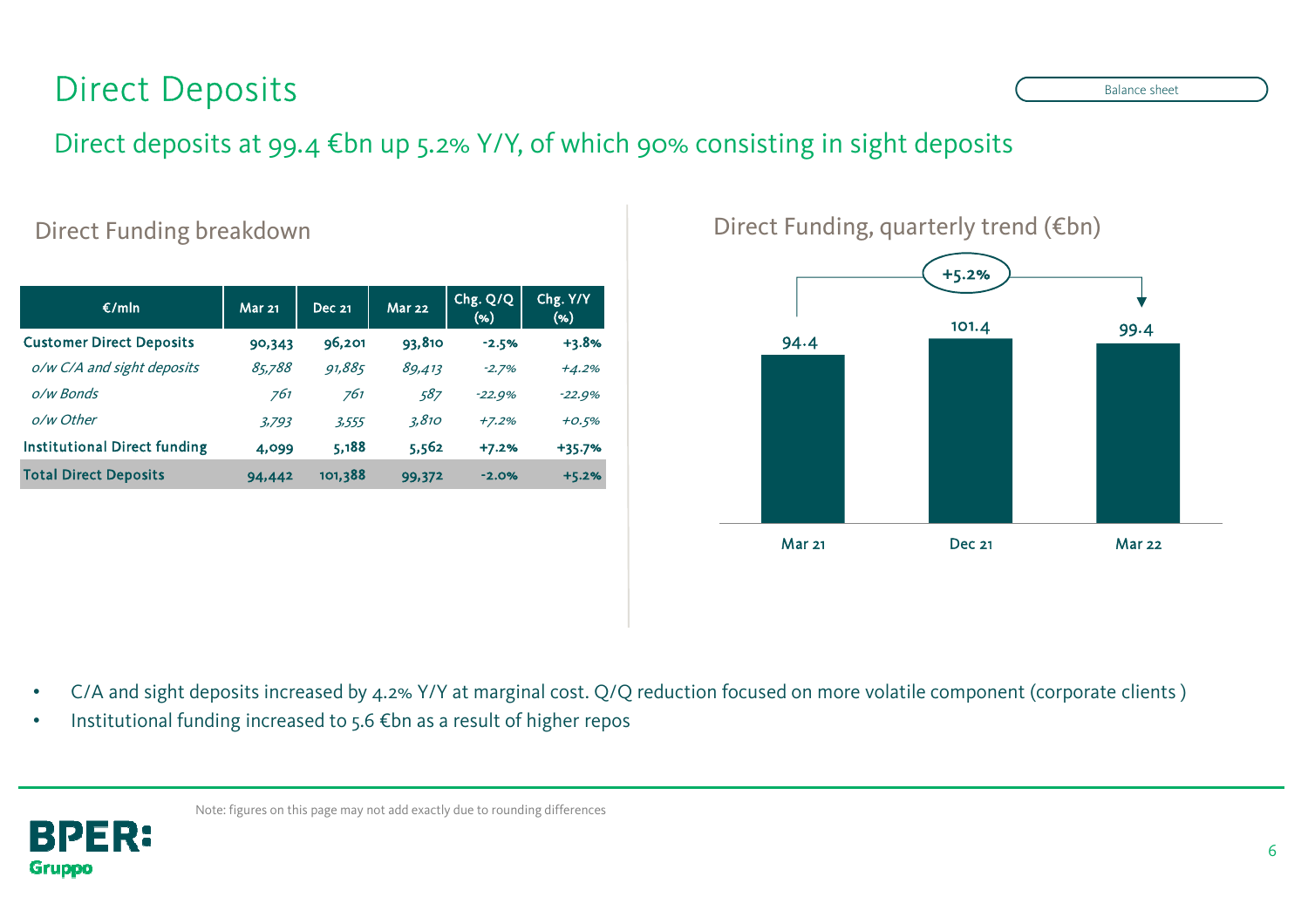## Indirect deposits

### Total indirect deposits at 161.3 €bn boosted by AUM and life insurance business

| €/mln                          | <b>Mar 21</b> | <b>Dec 21</b> | <b>Mar 22</b> | Chg. Q/Q<br>(96) | Chg. Y/Y<br>(96) |
|--------------------------------|---------------|---------------|---------------|------------------|------------------|
| Assets under custody           | 82,646        | 82,163        | 80,132        | $-2.5%$          | $-3.0%$          |
| Assets under management        | 60,425        | 64,823        | 61,781        | $-4.7%$          | $+2.2%$          |
| o/w Arca Holding               | 17,666        | 18,921        | 18,144        | $-4.1%$          | $+2.7%$          |
| Life Insurance                 | 17,675        | 19,291        | 19,432        | $+0.7%$          | $+9.9%$          |
| <b>Total indirect deposits</b> | 160,747       | 166,277       | 161,345       | $-3.0%$          | $+0.4%$          |

Indirect Deposits and interval the latest Deposits quarterly trend (€bn)



### Net inflows<sup>1</sup> of AuM and Life Insurance products (€mln)



- AUM & life insurance stock at 81.2 €bn up 4.0% Y/Y also thanks to positive commercial activity
- Q/Q Indirect Deposits reduction totally driven by market effect
- In 1Q22 positive net inflows (+423 €mln), despite slowdown in March due to the increase in market volatility

BPER: **Gruppo** 

1. Figures from data management system. AUM include ARCA captive inflows on BPER network

<u>S</u> and the sheet sheet sheet sheet sheet sheet sheet sheet sheet sheet sheet sheet sheet sheet sheet sheet sheet sheet sheet sheet sheet sheet sheet sheet sheet sheet sheet sheet sheet sheet sheet sheet sheet sheet sheet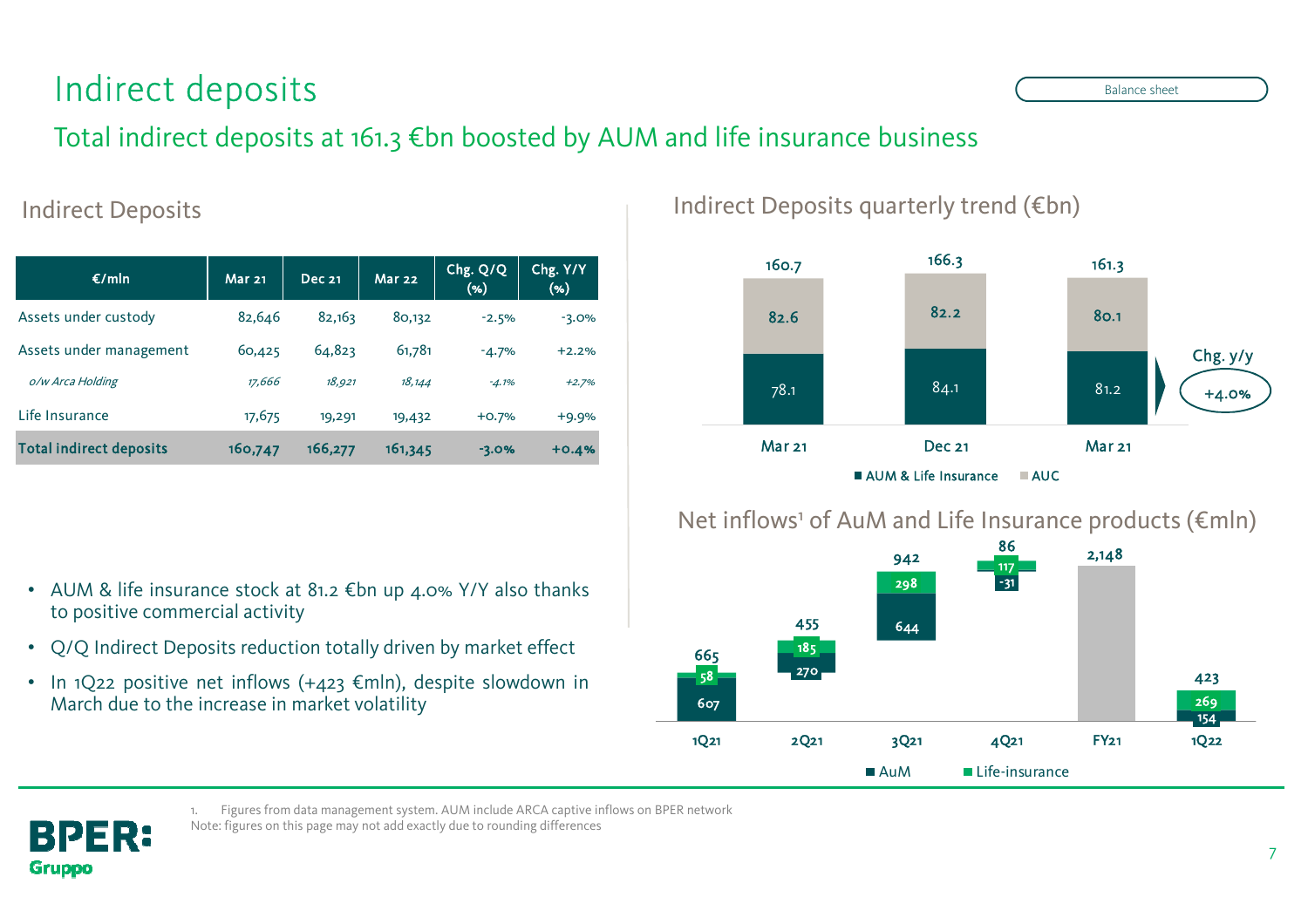## Customer loans

### Net customer loans at 78.7 €bn up 4.4% Y/Y

| E/mln                   | Mar <sub>21</sub> | <b>Dec 21</b> | <b>Mar 22</b> | Chg. Q/Q<br>$(\% )$ | Chg. Y/Y<br>( %) |
|-------------------------|-------------------|---------------|---------------|---------------------|------------------|
| <b>Current Accounts</b> | 4,897             | 4,969         | 5,126         | $+3.2%$             | $+4.7%$          |
| Mortgage loans          | 52,647            | 53,621        | 53,669        | $+0.1%$             | $+1.9%$          |
| Other                   | 17,823            | 20,523        | 19,914        | $-3.0%$             | $+11.7%$         |
| Net customer loans      | 75,367            | 79,113        | 78,709        | $-0.5%$             | $+4.4%$          |
| o/w Performing          | 72,956            | 77,517        | 77,129        | $-0.5%$             | $+5.7%$          |
| o/w Non-Performing      | 2,412             | 1,596         | 1,580         | $-1.0%$             | $-34.5%$         |

#### Net customer loans: breakdown

Net customer loans: quarterly trend (€bn)



• Performing net customer loans up 5.7% Y/Y underpinned by State guaranteed loans increased to 7.5 €bn (+22.9% Y/Y and +3.2% Q/Q)

• In 1Q22 2.7 €bn new loans granted (+2.3% Y/Y)

Note:



- Customer loans excluding debt securities. See relevant table in the Annexes.
- Figures on this page may not add exactly due to rounding differences.

Balance sheet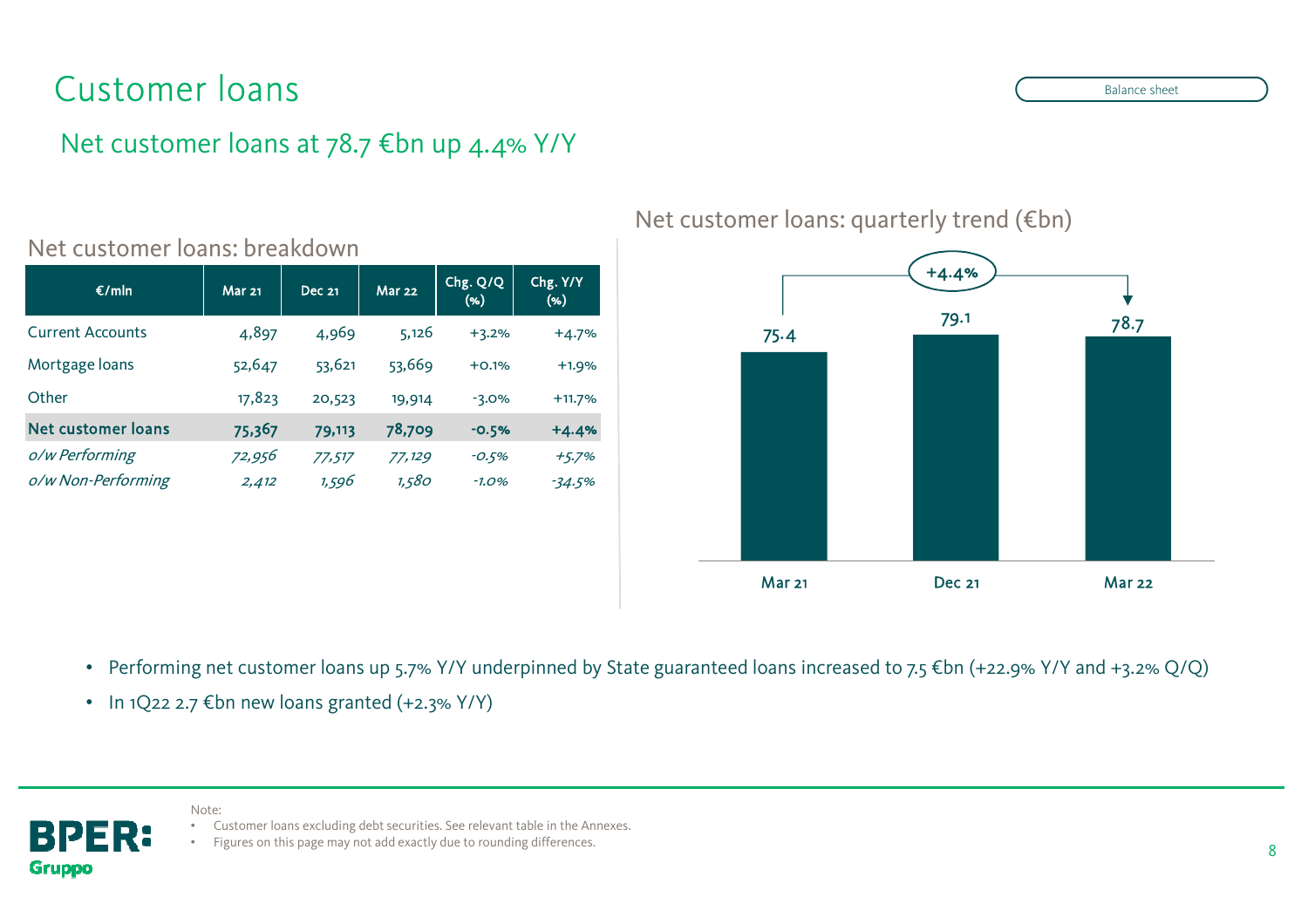## Asset Quality (1/3)

### Strong Asset Quality profile confirmed, both in terms of NPE ratios and coverage levels

|                         | Mar 21 | Dec 21                | <b>Mar 22</b>    | Q/Q         | Y/Y       |
|-------------------------|--------|-----------------------|------------------|-------------|-----------|
| <b>Bad Loans</b>        |        |                       |                  |             |           |
| Gross                   | 2,368  | 2,014                 | 2,006            | $-0.4%$     | $-15.3%$  |
| <b>Net</b>              | 998    | 567                   | 538              | $-5.2%$     | $-46.2%$  |
| Coverage                | 57.8%  | 71.8%                 | 73.2%            | 1.4 p.p.    | 15.4 p.p. |
| <b>UTPs</b>             |        |                       |                  |             |           |
| Gross                   | 2,280  | 1,883                 | 1,892            | 0.5%        | $-17.0%$  |
| <b>Net</b>              | 1,317  | 934                   | 966              | 3.4%        | $-26.7%$  |
| Coverage                | 42.2%  | $50.4\%$              | 49.0%            | $-1.4$ p.p. | 6.7 p.p.  |
| <b>Past Due</b>         |        |                       |                  |             |           |
| Gross                   | 130    | 1281                  | 110 <sup>1</sup> | $-14.2%$    | $-15.4%$  |
| <b>Net</b>              | 96     | 95 <b>I</b>           | 77               | $-18.9%$    | $-20.0%$  |
| Coverage                | 26.1%  | 25.9%                 | $30.0\%$         | 4.1 p.p.    | 4.0 p.p.  |
| <b>Total NPE</b>        |        |                       |                  |             |           |
| <b>Gross</b>            | 4,778  | 4,024                 | 4,008            | $-0.4%$     | $-16.1%$  |
| <b>Net</b>              | 2,412  | $1,596$ $1$           | 1,580 l          | $-1.0%$     | $-34.5%$  |
| <b>Coverage</b>         | 49.5%  | 60.4%                 | 60.6%            | 0.2 p.p.    | 11.1 p.p. |
|                         |        |                       |                  |             |           |
| <b>Performing loans</b> |        |                       |                  |             |           |
| <b>Gross</b>            | 73,339 | $77,964$ <sup>1</sup> | 77,623 1         | $-0.4%$     | 5.8%      |
| <b>Net</b>              | 72,956 | $77,517$              | 77,129 I         | $-0.5%$     | 5.7%      |
| Coverage                | 0.52%  | 0.57%                 | 0.64%            | 0.1 p.p.    | 0.1 p.p.  |
|                         |        |                       |                  |             |           |

#### Loan book breakdown: stock and coverage (€mln; %)



#### NPE ratios over time (%)

- NPE ratio: 4.9% gross and 2.0% net in line with end-2021
- NPE coverage ratio slightly increased to 60.6% (60.4% in 4Q21). In particular: Bad Loans at 73.2% up vs. 71.8% in 4Q21 and UTPs at 49.0% substantially in line vs. 4Q21
- Performing loan coverage increased to 0.64%, up vs. end-2021 (0.57%)



Note: customer loans excluding customer debt securities. See relevant table in the Annexes. Note: figures on this page may not add exactly due to rounding differences.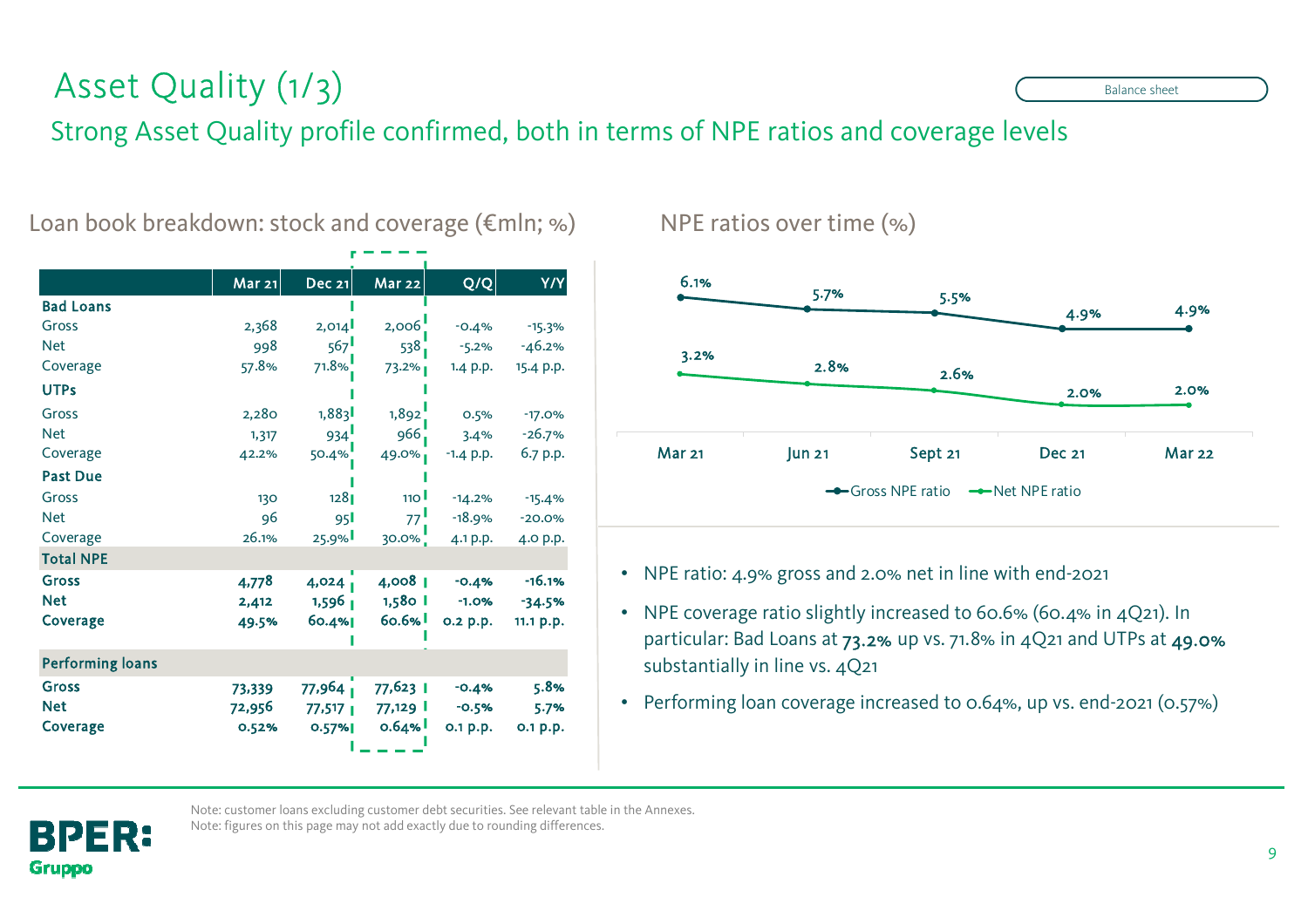## Asset Quality (2/3)

### Stage 2 net loans came in at 8.6 €bn with coverage rising to 4.0%



#### Stock of stage 2 net loans, quarterly trend (€bn) Coverage of stage 2 net loans, quarterly trend (%)



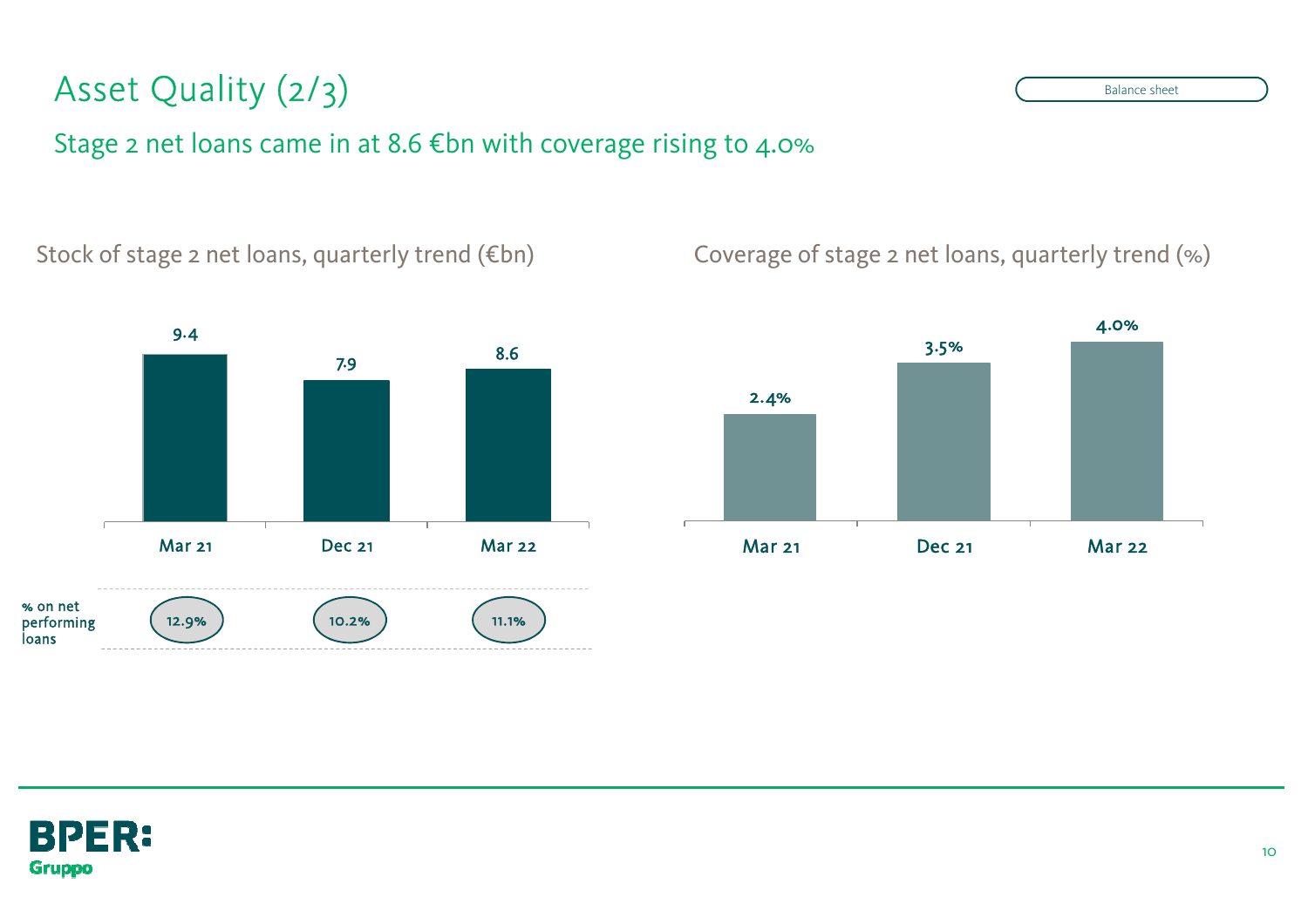#### Asset quality $\sqrt{(3/3)}$

Default rate kept at low level. Bad loan recovery rate increased to 7.8%

Default rate (%) <br>  $\begin{aligned} \text{Default rate } (\%), \text{Bper Credit Management} \end{aligned}$ 





1. Source: operational management data. Note: All ratios are calculated on gross exposures. \* Annualized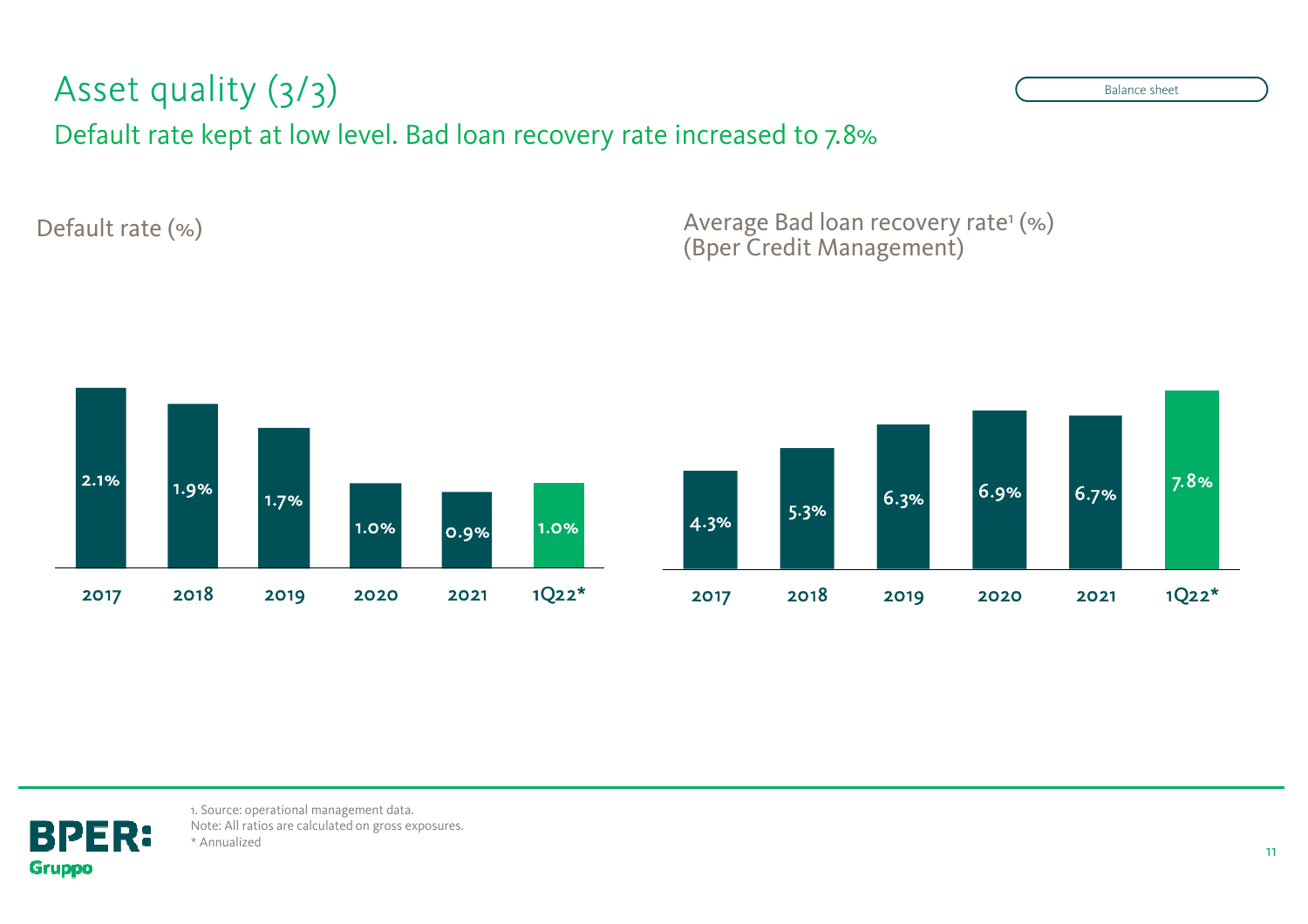## Financial assets portfolio

### Financial assets portfolio at 27.9 €bn

### Financial Assets breakdown (€mln) Italian Government bonds (€bn)

| €/mln                  | <b>FVTPL</b> | <b>FVOCI</b> | AC.     | Total   | % on total |
|------------------------|--------------|--------------|---------|---------|------------|
| <b>Bonds</b>           | 311          | 6,095        | 20,384  | 26,790  | 95.9%      |
| o.w. Italian gov       | 128          | 429          | 7,905   | 8,462   | 30.3%      |
| Equity                 | 103          | 253          |         | 356     | 1.3%       |
| <b>Funds and Sicav</b> | 592          |              |         | 592     | 2.1%       |
| Other*                 | 208          |              |         | 208     | 0.7%       |
| Total as at 31.03.2022 | 1,214        | 6,348        | 20,384  | 27,945  | 100%       |
| Total as at 31.12.2021 | 1,164        | 6,632        | 20,578  | 28,373  |            |
| Chg vs Dec.'21 (%)     | $+4.3%$      | $-4.3%$      | $-0.9%$ | $-1.5%$ |            |
|                        |              |              |         |         |            |

### Share of Italian bonds (%)





- •Italian government bonds at 8.5 €bn (vs. 8.6 €bn in Dec.'21)
- $\bullet$  Italian Bond portfolio accounts for:
	- 40.9% of Total Bond portfolio
	- -8.1% of Total Assets
- •Total bonds and Italian government bond portfolio duration<sup>1</sup> of 2.5 ys and 3.0 ys respectively



1. Duration in years taking hedging into account.

Note: figures on this page may not add exactly due to rounding differences. \* Mainly derivatives.

Balance sheet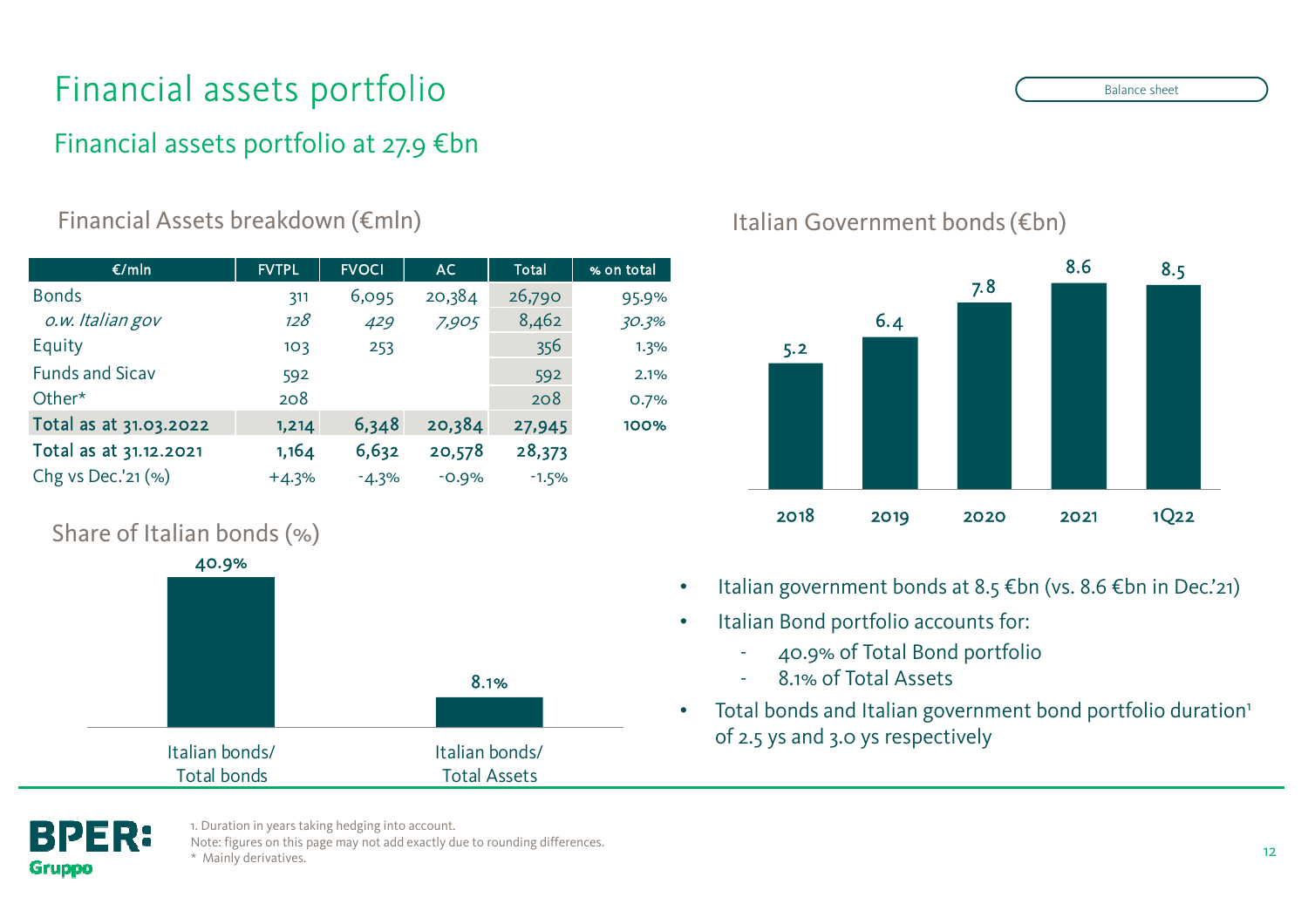## Agenda

### BPER GROUP CONSOLIDATED RESULTS

Executive summary

Balance sheet

### Profit and loss

Capital adequacy

Final remarks

ANNEXES

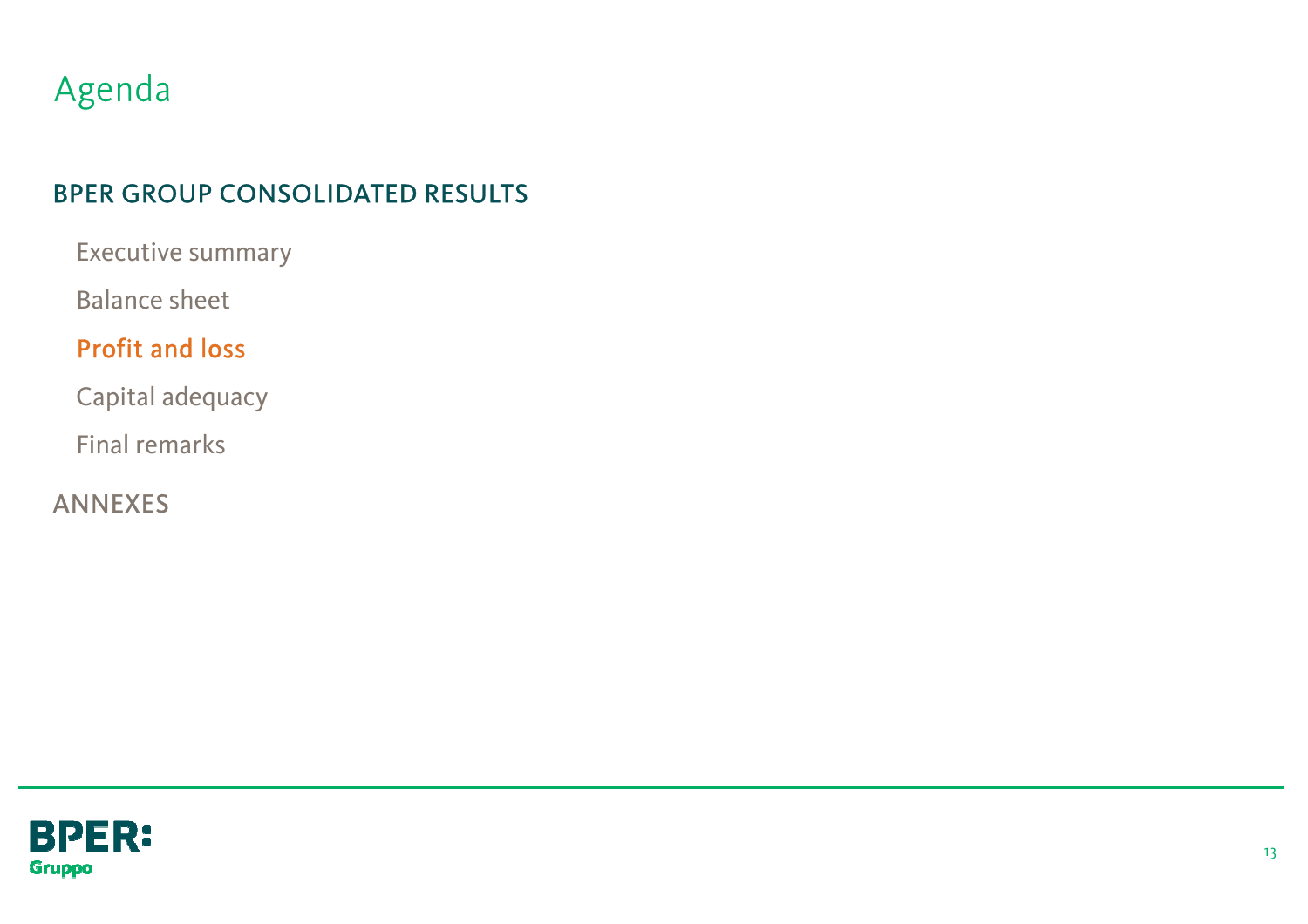## Profit & Loss

### Solid 1Q22 profitability with a net profit of 112.7 €mln, after payment of 45.7 €mln of systemic charges

105.5 €mln net of one-offs

| $P&L - (\epsilon mln)$                                        | <b>1Q22</b> | 4Q21     | 1Q <sub>21</sub> |
|---------------------------------------------------------------|-------------|----------|------------------|
| Net interest income                                           | 376.4       | 385.9    | 343.5            |
| Net commission income                                         | 450.6       | 469.2    | 328.1            |
| <b>Core Income</b>                                            | 827.0       | 855.1    | 671.6            |
| <b>Dividends</b>                                              | 0.3         | 5.5      | 1.7              |
| Net income from financial activities                          | 58.9        | 23.6     | 76.2             |
| Other operating expenses/income                               | $-2.5$      | 13.3     | 8.1              |
| <b>Operating Income</b>                                       | 883.7       | 897.5    | 757.7            |
| <b>Staff costs</b>                                            | $-352.2$    | $-557.2$ | $-302.1$         |
| Other administrative expenses                                 | $-160.7$    | $-180.8$ | $-189.9$         |
| <b>Depreciations &amp; Amortizations</b>                      | $-45.6$     | $-120.3$ | $-54.5$          |
| <b>Operating costs</b>                                        | $-558.4$    | $-858.3$ | $-546.5$         |
| <b>Net Operating Income</b>                                   | 325.3       | 39.2     | 211.2            |
| Net impairment losses for credit risk                         | $-113.2$    | $-122.8$ | $-418.8$         |
| <b>Operating Income net of LLPs</b>                           | 212.1       | $-83.6$  | $-207.6$         |
| Net provisions for risks and charges                          | $-12.2$     | $-25.7$  | $-40.9$          |
| Contributions to SRF, DGS, FITD-SV                            | $-45.7$     | $-7.6$   | $-31.1$          |
| Gain (Losses) on Investments                                  | 4.0         | $-27.4$  | $-250.7$         |
| Gain on a bargain purchase                                    |             |          | 1,077.9          |
| Profit (loss) before taxes                                    | 158.3       | $-144.3$ | 547.6            |
| <b>Taxes</b>                                                  | $-39.6$     | 91.8     | $-140.8$         |
| Profit (Loss) for the period                                  | 118.7       | $-52.4$  | 406.8            |
| <b>Minority Interests</b>                                     | $-6.1$      | $-8.7$   | $-6.5$           |
| Profit (loss) for the period pertaining to the parent company | 112.7       | $-61.1$  | 400.3            |
|                                                               |             |          |                  |

- Strong operating profitability driven by net commissions
- Positive result from trading activity despite challenging market
- Costs in line with <sup>2022</sup> quarterly guidance
- Cost of risk at <sup>57</sup> bps, including expected impacts from direct exposures to Russia
- Pre-tax profit up 50% Y/Y, excluding oneoffs in 1Q21



Figures on this page may not add exactly due to rounding differences.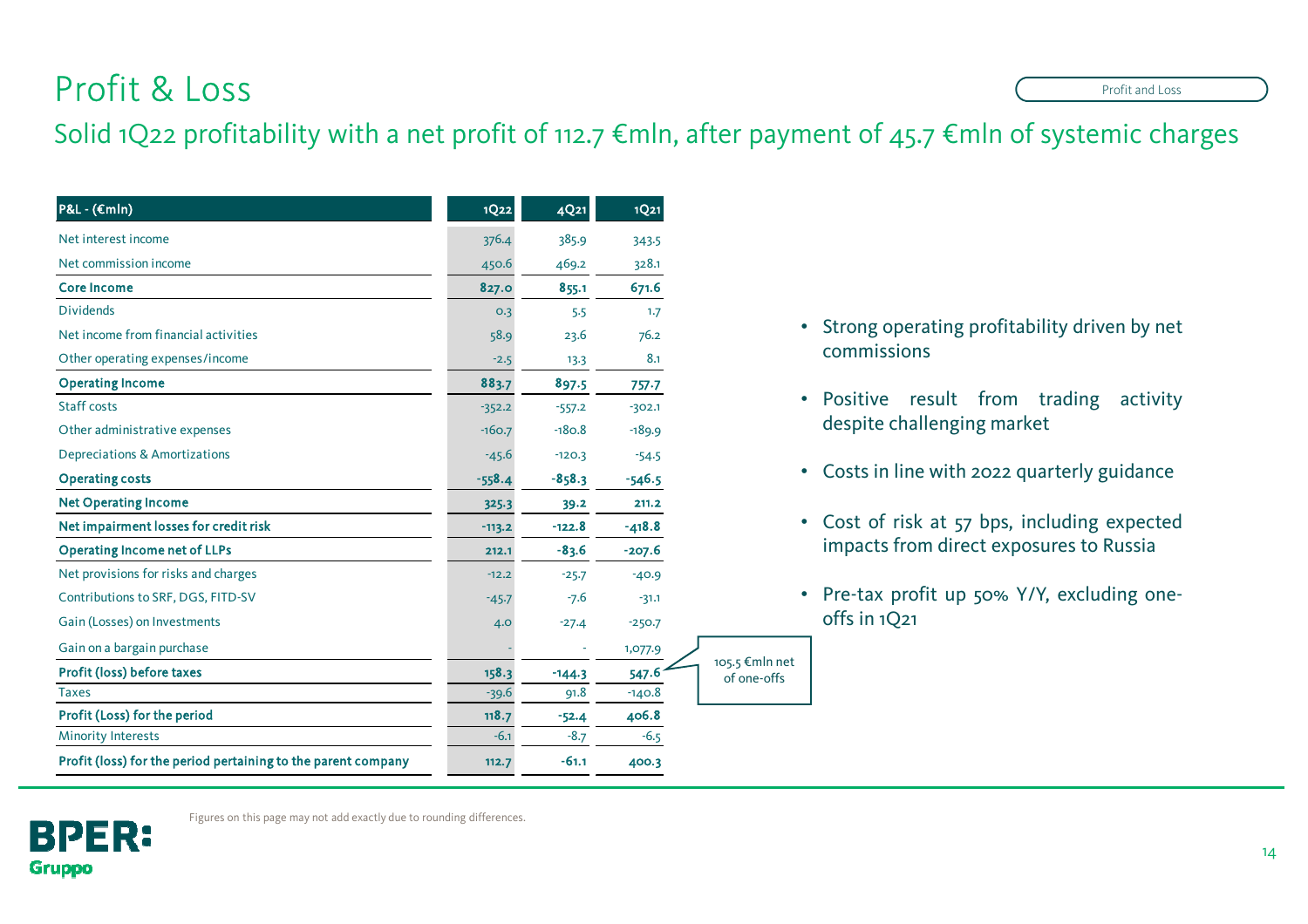## Net Interest Income

### 1Q22 NII at 376.4 €mln up 9.6% Y/Y

#### Net Interest Income breakdown

| $\epsilon$ mln               | 1Q21    | 4Q21    | 1022    | Chg. Q/Q <br>% | Chg. Y/Y<br>% |
|------------------------------|---------|---------|---------|----------------|---------------|
| <b>Commercial NII</b>        | 291.7   | 342.3   | 336.1   | $-1.8%$        | 15.2%         |
| Securities portfolio         | 29.0    | 24.0    | 22.9    | $-4.7%$        | $-21.0%$      |
| <b>TLTRO-III<sup>1</sup></b> | 31.8    | 26.9    | 29.8    | 10.9%          | $-6.1%$       |
| Other Institutional funding  | $-12.2$ | $-11.5$ | $-15.3$ | 33.4%          | 25.2%         |
| IFRS 9 and IFRS 16           | 3.3     | 4.2     | 3.0     | $-29.0%$       | $-9.7%$       |
| <b>Total NII</b>             | 343.5   | 385.9   | 376.4   | $-2.5%$        | 9.6%          |

- • NII net of calendar effect (384.8 €mln), resilient in 1Q22 (-0.3%Q/Q)
- TLTRO-III contribution (including the impact of excess liquidity held at the ECB's deposit facility) at 29.8 €mln up 10.9% Q/Q due to excess liquidity reduction
- Securities portfolio contribution at 22.9  $\epsilon$ mln (-4.7% Q/Q) set to increase during <sup>2022</sup> following rollover of governmen<sup>t</sup> bonds with higher <sup>y</sup>ields
- Total spread at 1.33% expected to stabilise with the ongoing easing in lending pricing pressure



Net Interest Income quarterly trend (€mln)

PER: **Gruppo** 

1. Net of interest expenses related to excess liquidity held at the ECB's deposit facility<br>2. Operational management data. Spread calculated by taking into account funding are

2. Operational management data. Spread calculated by taking into account funding and deposits available at the ECB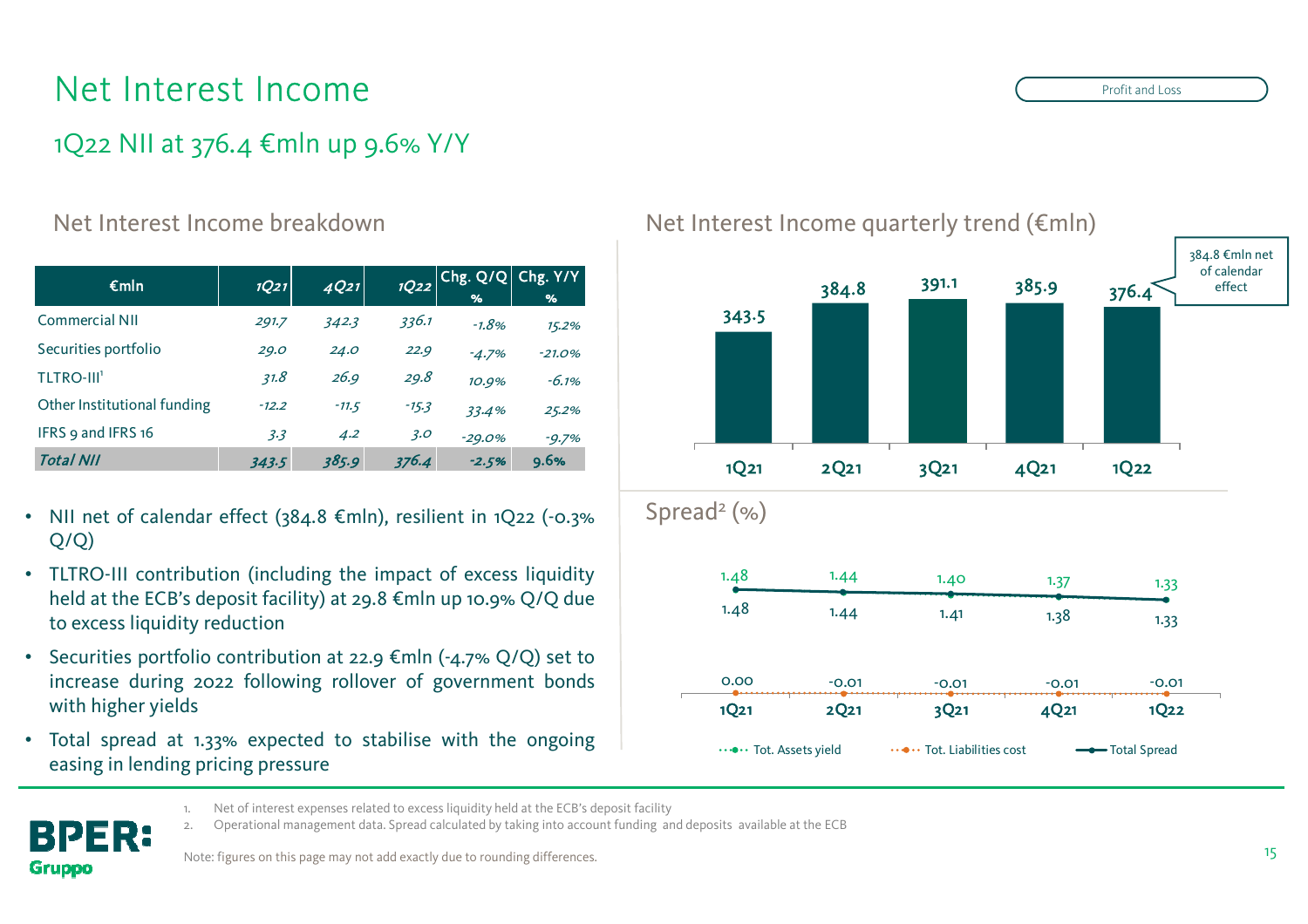## Net commission income

Strong Net commission income performance in 1Q22, increased to 450.6  $\epsilon$ mln (+37.3% Y/Y)



Net Commission Income over time (€mln)

- Indirect deposits & Life bancassurance commissions at 183.9  $\epsilon$ mln (+34,9% Y/Y) driven by AUM business growth
- •Traditional banking fees at 252.9  $\epsilon$ mln (+37.2% Y/Y) underpinned by lending and paymen<sup>t</sup> services
- • Q/Q Net commissions trend flat, net of performance fees booked in 4Q21 (18.5 €mln) showing resilience to market increased volatility



Note: The breakdown between life and non-life bancassurance is based on operational data Figures on this page may not add exactly due to rounding differences.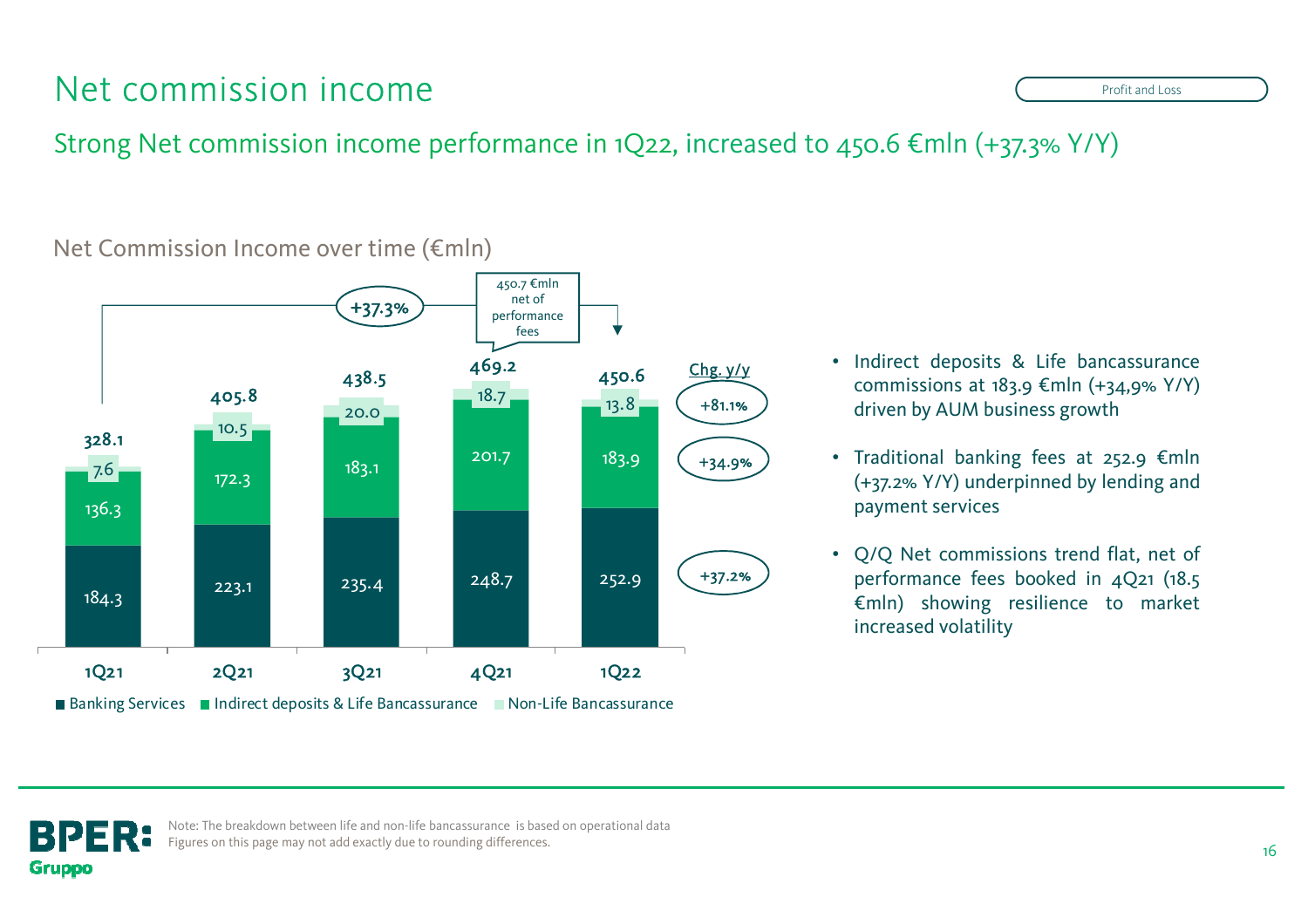## Trading income and Dividends

Trading income in 1Q22 at 58.9 €mln despite market volatility

### Trading income over time (€mln)





Figures on this page may not add exactly due to rounding differences.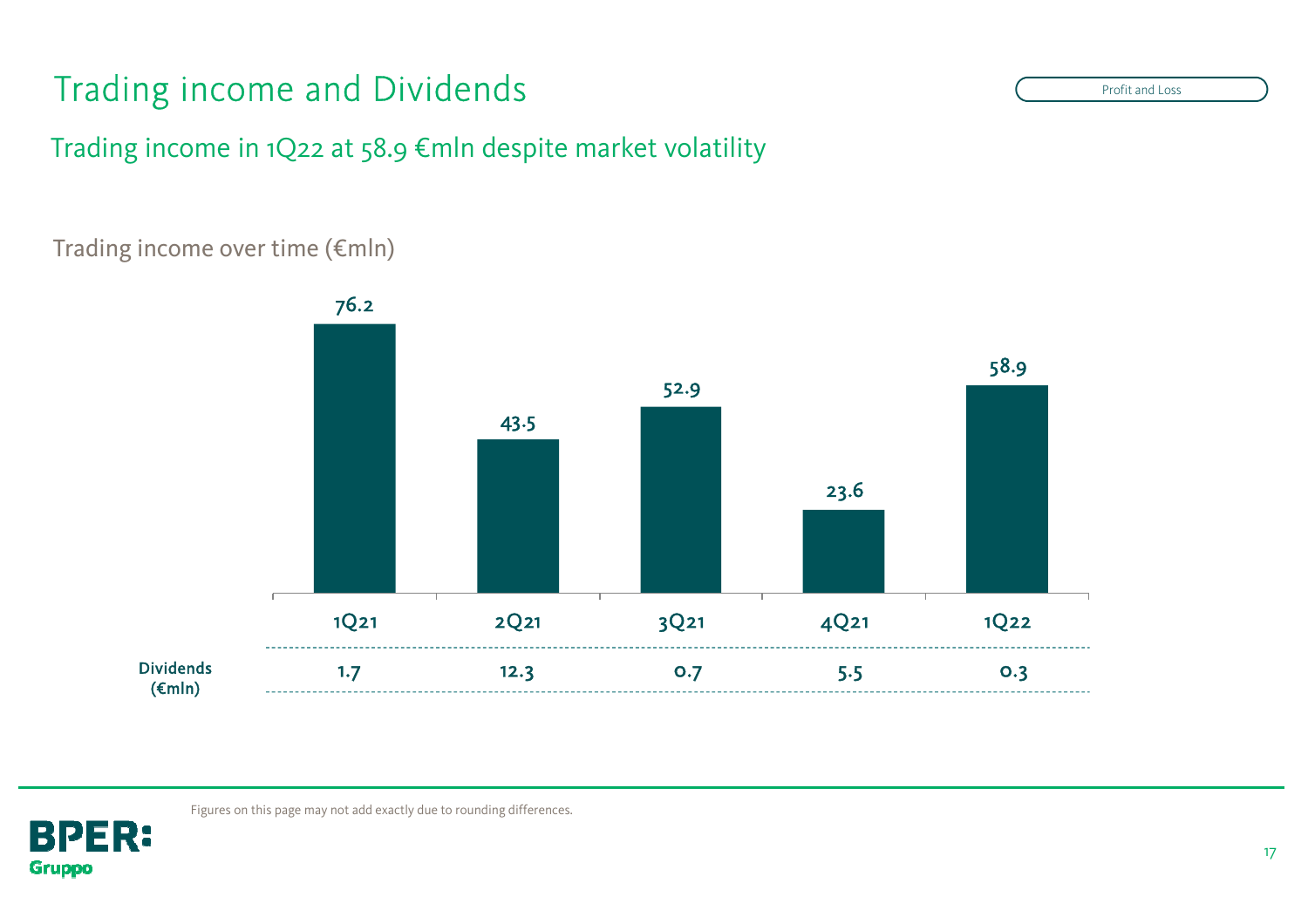## Operating costs

### 1Q22 at 558.4 €mln in line with expected evolution



- • Operating costs increase Y/Y impacted by enlarged Group's perimeter
- • Net of one-offs, Q/Q trend down by 2.5% driven by lower D&A and Other Administrative expenses
- • During <sup>2022</sup> efforts to improve efficiency and rationalise spending will continue, to mitigate the impacts of inflation and offset the cost of the investments to be earmarked under the new

1. See slide 26.Extraordinary items: 79.1 €mln in 1Q21, 16.7 €mln in 2Q21, 6.8 €mln in 3Q21, 285.4 €mln in 4Q21 Note: figures on this page may not add exactly due to rounding differences.

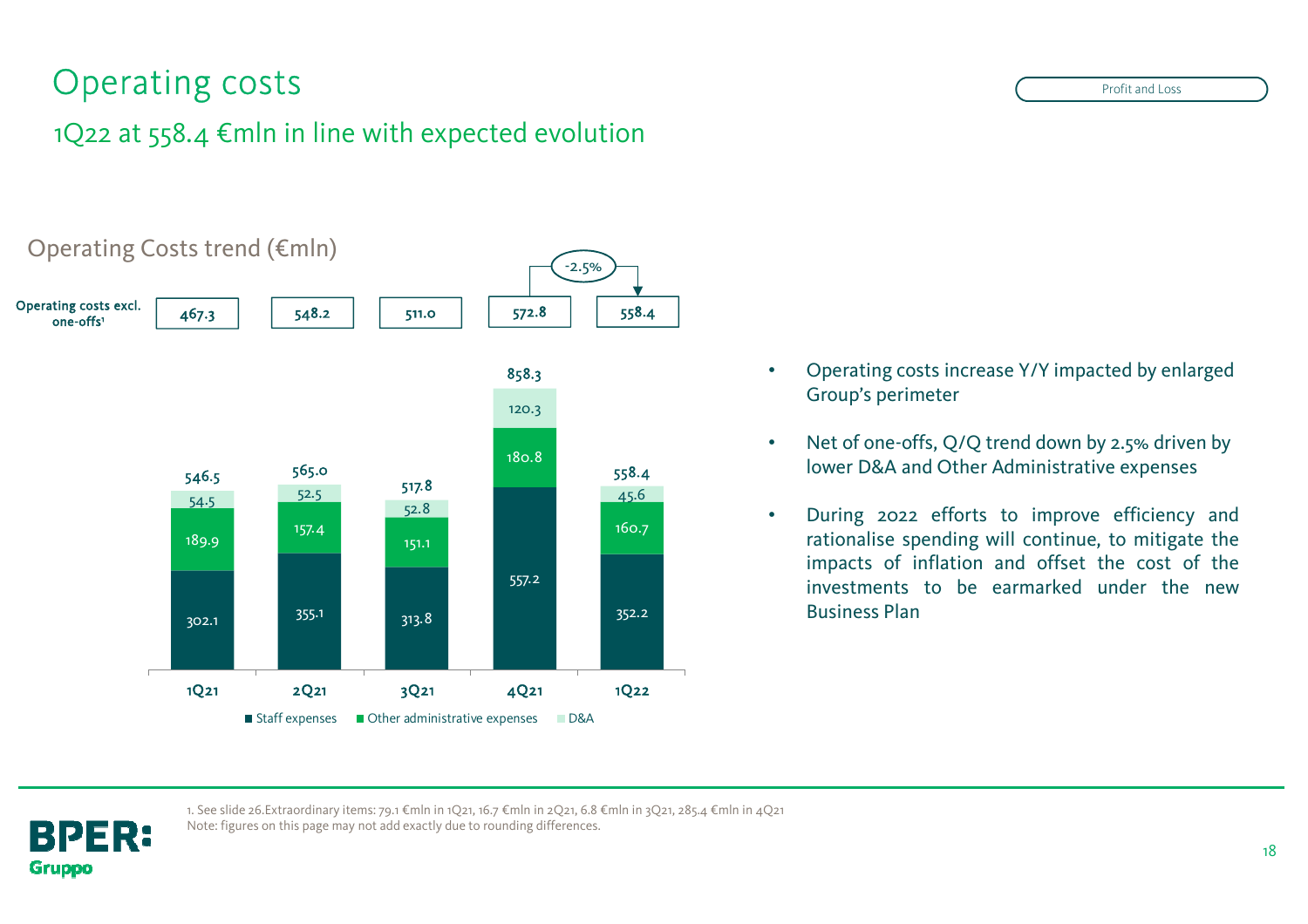## Loan Loss Provisions and Cost of Risk 1Q22 cost of risk at 57 bps

PER:

**Gruppo** 



LLps trend (€mln) Cost of risk trend (bps)\*



- •In 1Q22 LLPs at 112 €mln, including 16.3 €mln related to the expected impacts from direct exposures to Russia
- •Cost of risk came in at 57 bps annualised vs. 67 bps normalised for FY21

\* Excluding customer debt securities

\*\* Excluding 310 €mln in additional LLPs booked in 2021 (106 bps accounting cost of risk in FY21)

19Note: Unlike previous quarters, LLPs and Cost of Risk in 1Q22 were calculated by considering item 130 a) Loans to customers (€ 96.1 mln) and including € 16.3 mln in LLPs on on-balance-sheet exposures to Russia accounted for in item 130 a) Other financial assetsNote: figures on this page may not add exactly due to rounding differences.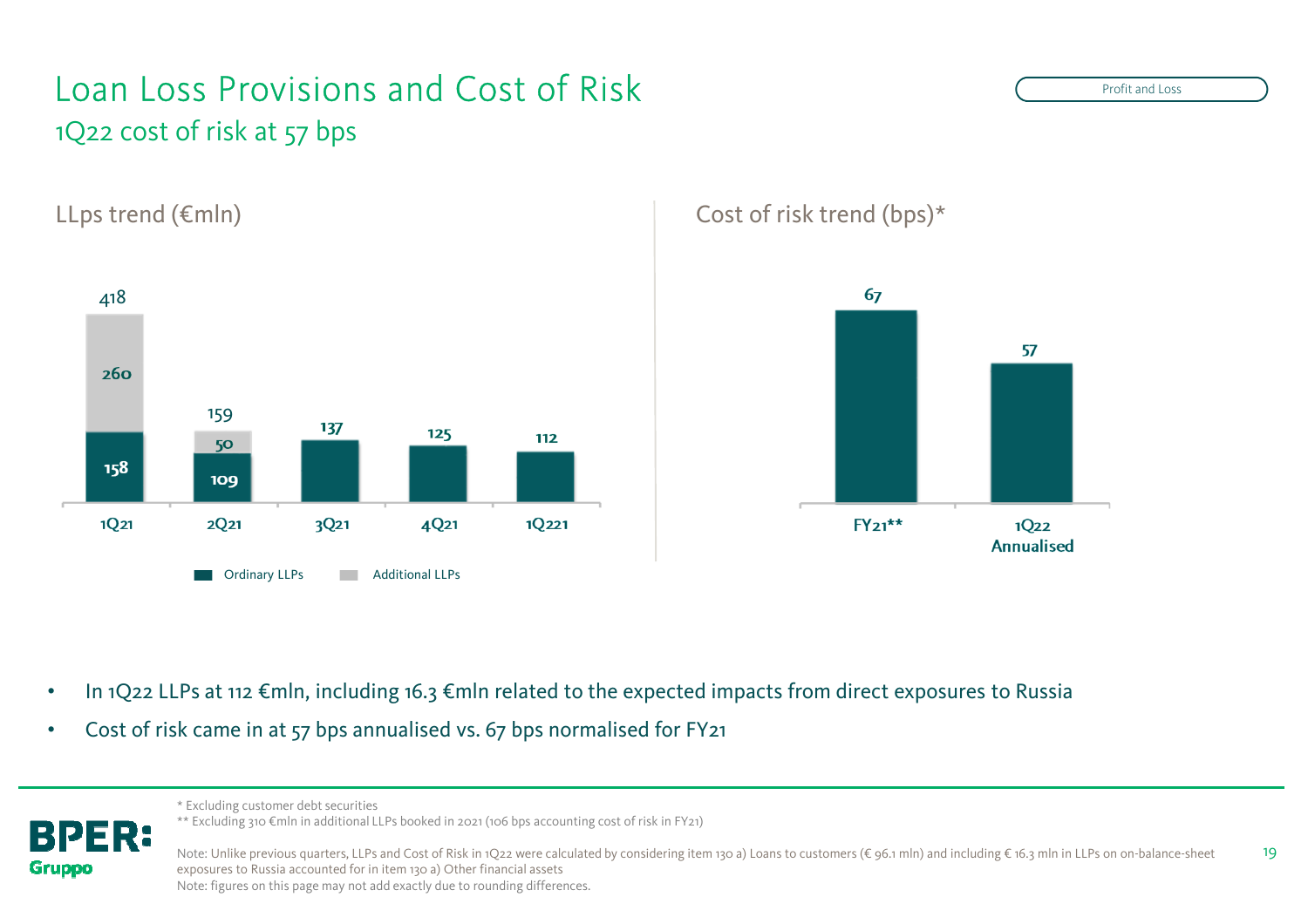## Agenda

### BPER GROUP CONSOLIDATED RESULTS

Executive summary

Balance sheet

Profit and loss

### Capital adequacy

Final remarks

ANNEXES

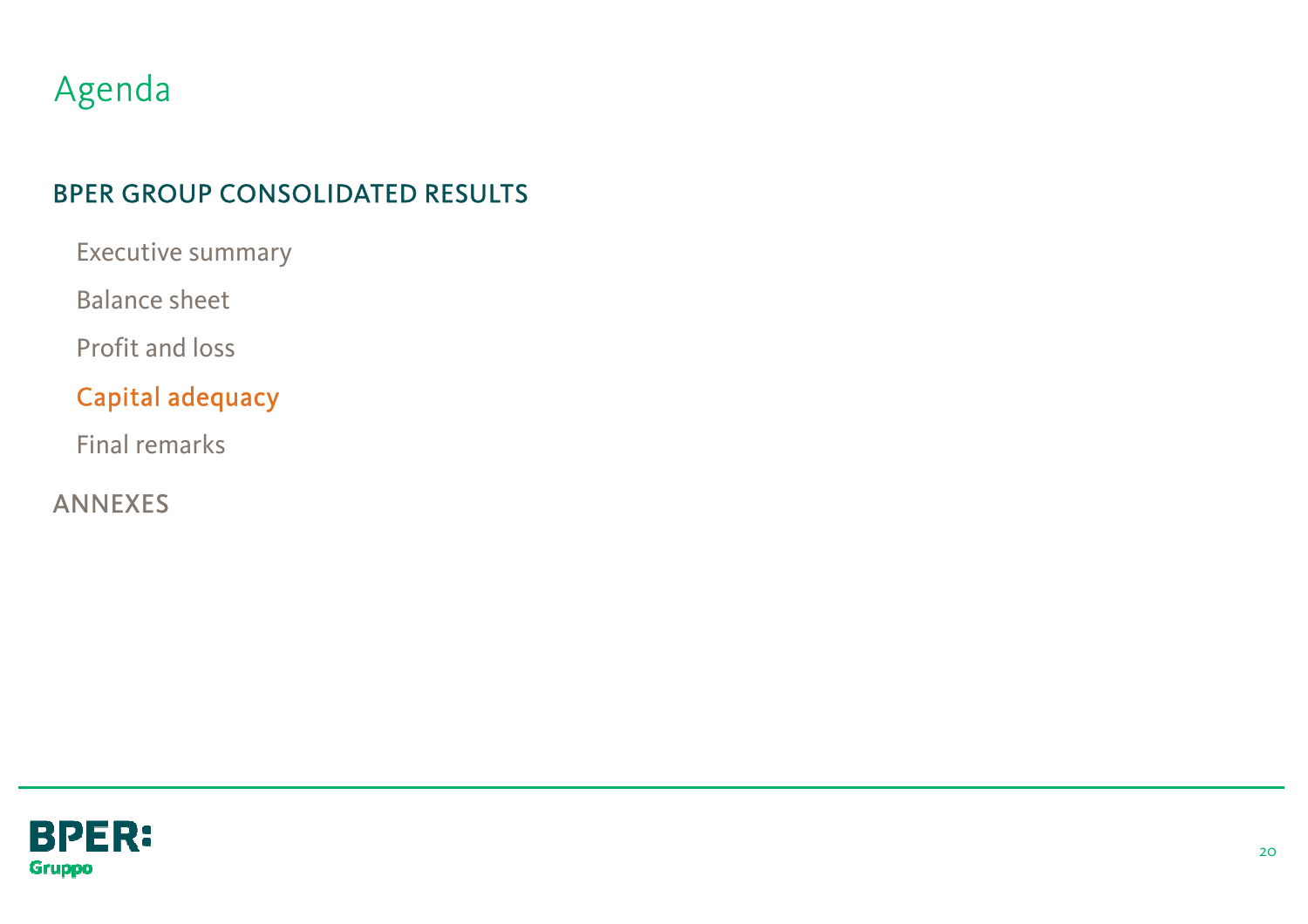## Capital

**Gruppo** 

Capital adequacy

High solidity supported by strong internal capital generation. Fully Phased CET1 at 13.64% (+14bps Q/Q) well above SREP requirement



Note: Pro-forma Fully Phased CET1 ratio has been estimated excluding the effects of the transitional arrangements in force. Pro-forma capital ratios include the result for the period, thus simulating, in advance, the effects of the ECB's authorisation to include these profits in Own Funds pursuant to art. 26, para. <sup>2</sup> of the CRR**BPER:**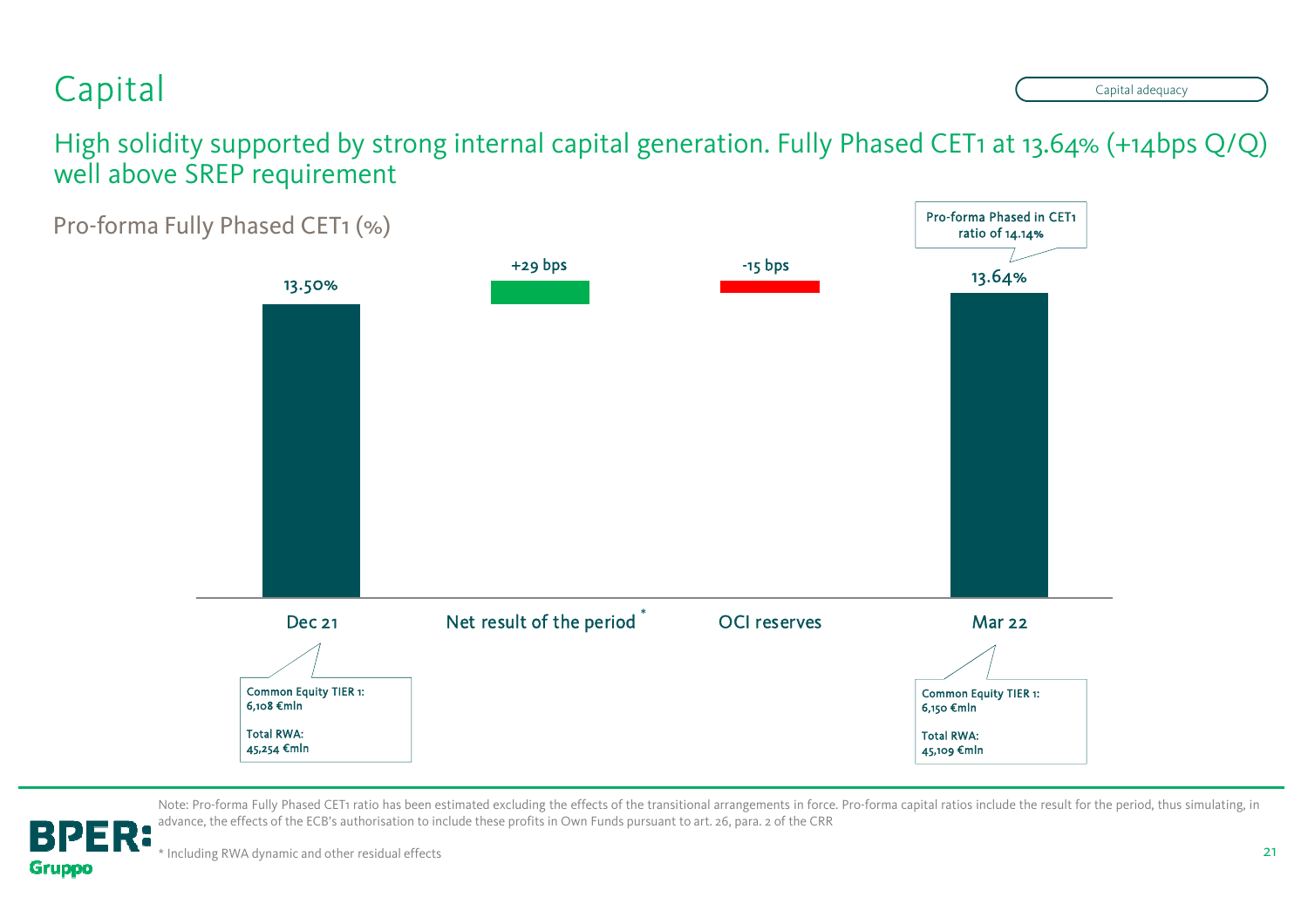## Agenda

### BPER GROUP CONSOLIDATED RESULTS

Executive summary

Balance sheet

Profit and loss

Capital adequacy

Final remarks

ANNEXES

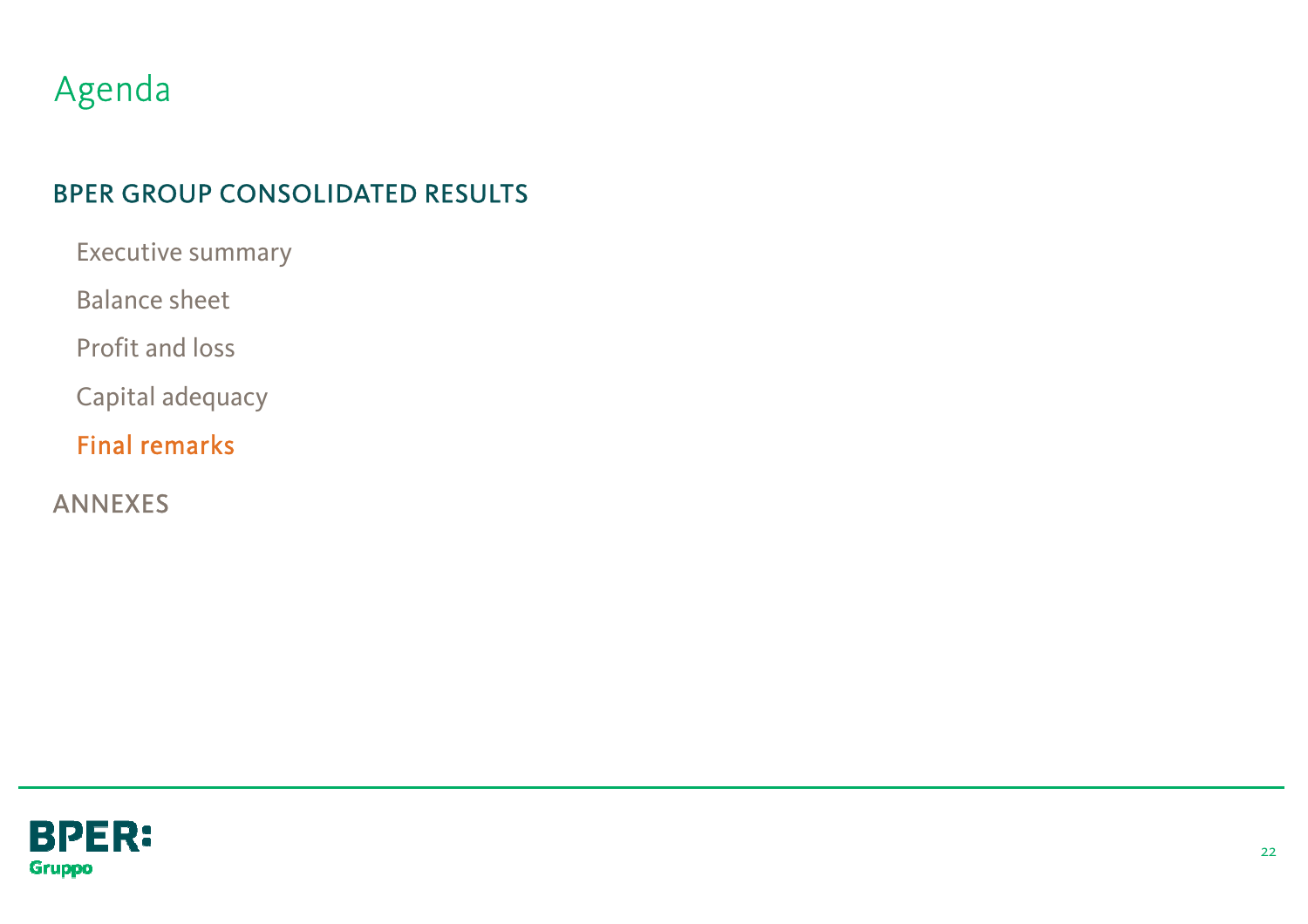

#### 1Q22 RESULTS, REFLECTIVE OF STRONG METRICS IN ALL AREAS, ARE A SOLID STARTING POINT TO FACE THE DIFFICULT EXTERNAL SCENARIO

RESILIENT OPERATING PROFITABILITY DRIVEN BY STRONG REVENUE GENERATION CAPACITY

SOUND CREDIT QUALITY CONFIRMED THANKS TO STABLE NPE RATIOS COUPLED WITH HIGH **COVERAGE** 

HIGH CAPITAL AND LIQUDITY POSITION WELL ABOVE REGULATORY REQUIREMENTS

FURTHER ENHANCEMENT EXPECTED FROM ACTIONS AND MEASURES SET OUT IN THE NEW BUSINESS PLAN, WHICH WILL BE PRESENTED TO THE MARKET IN JUNE

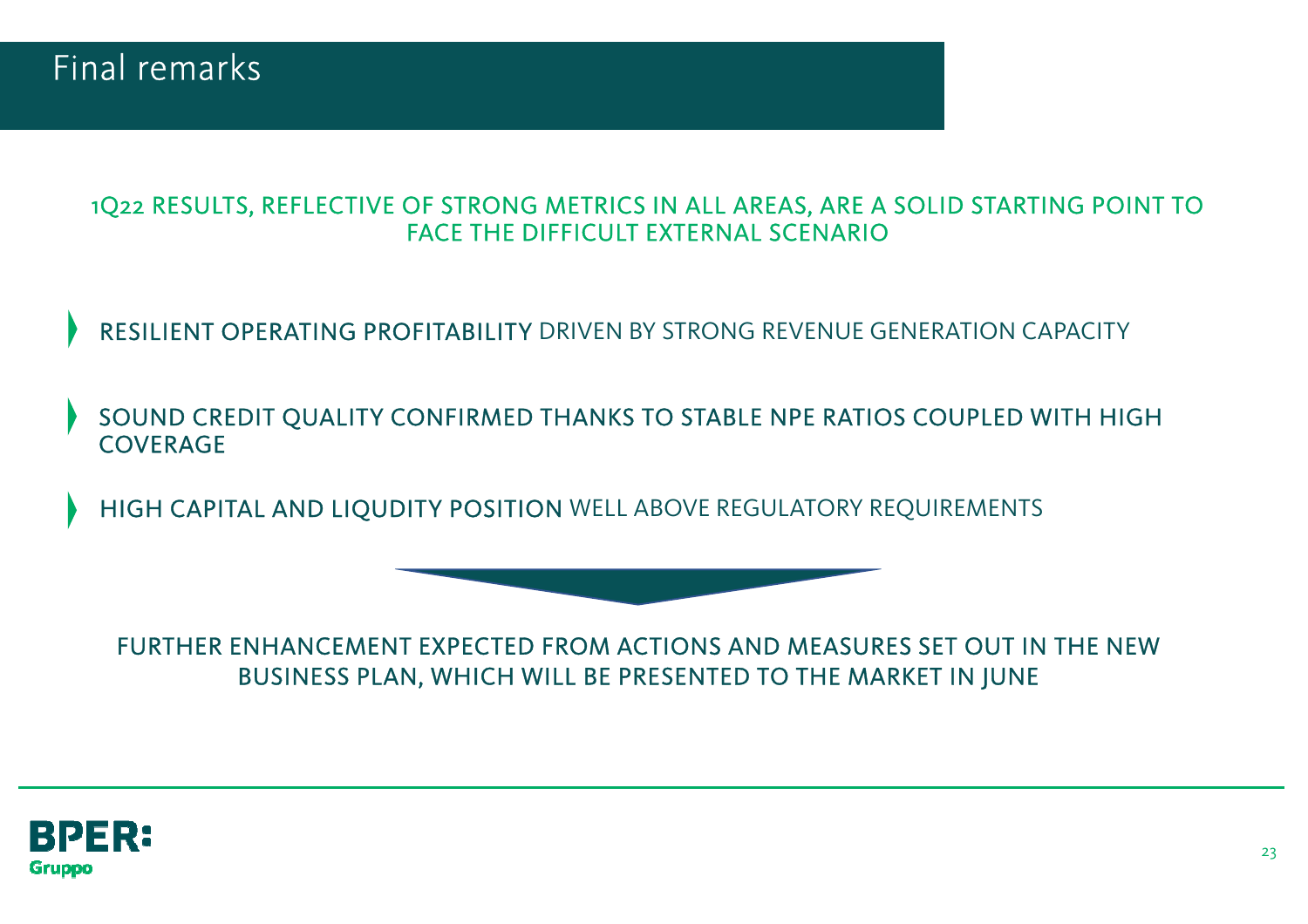## Agenda

### BPER GROUP CONSOLIDATED RESULTS

Executive summary

Balance sheet

Profit and loss

Capital adequacy

Final remarks

ANNEXES

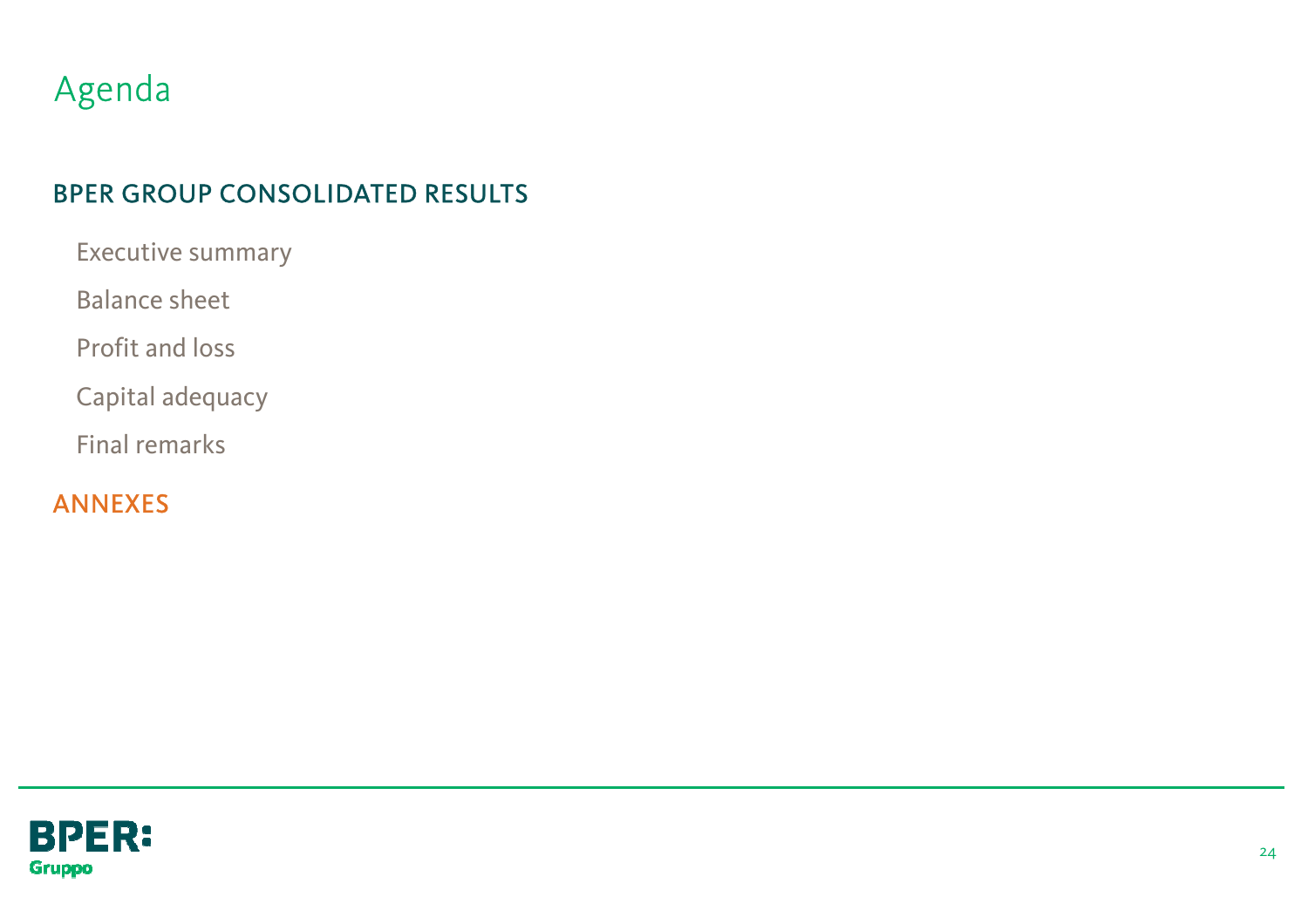## Change in the scope of consolidation and Purchase Price Allocation

#### **Change in the scope of consolidation**

In <sup>2021</sup> BPER Banca completed the integration of the going concern consisting in <sup>620</sup> branches 1 acquired from the Intesa Sanpaolo Group (ISP). The transfer of these branches took effect for legal and accounting purposes on two different dates: <sup>587</sup> former UBI Banca branches were integrated on <sup>22</sup> February <sup>2021</sup> and <sup>33</sup> ISP branches were integrated on <sup>21</sup> June 2021. The assets and liabilities of these units have thereby been included in the scope of consolidation with pro-rata P&L contribution effective as of the same dates.

#### **Purchase Price Allocation (PPA)**

FY21 results include the impact of the PPA carried out following first accounting treatment of the going concern acquired, in accordance with IFRS <sup>3</sup> "Business Combinations". The difference between net equity and the purchase price attributable to the business unit acquired ("Badwill" or "Bargain Purchase") amounted to 966.9 €mln. The allocation process through the measurement at fair value of the assets and liabilities acquired as at the initial recognition date, led to the following main PPA adjustments:

- $\,$  -337.5 €mln on non-performing loans (in lower NPL fair value than the carrying amount acquired);
- $\bullet$   $\,$  +234.1 €mln on performing loans (in higher performing loan fair value than the carrying amount acquired);
- $\bullet$   $\,$  -37.1  $\epsilon$ mln on real estates properties (in writedowns on properties book value);
- $-8.8 \in$ mln on provisions for Risk and Charges.

As <sup>a</sup> result of the PPA, <sup>a</sup> Bargain Purchase amount of 817.7 €mln was booked in FY21 P&L (+781.5 €mln in 1Q21, +52.2 €mln in 2Q21 and -16.0 €mln in 3Q21 )

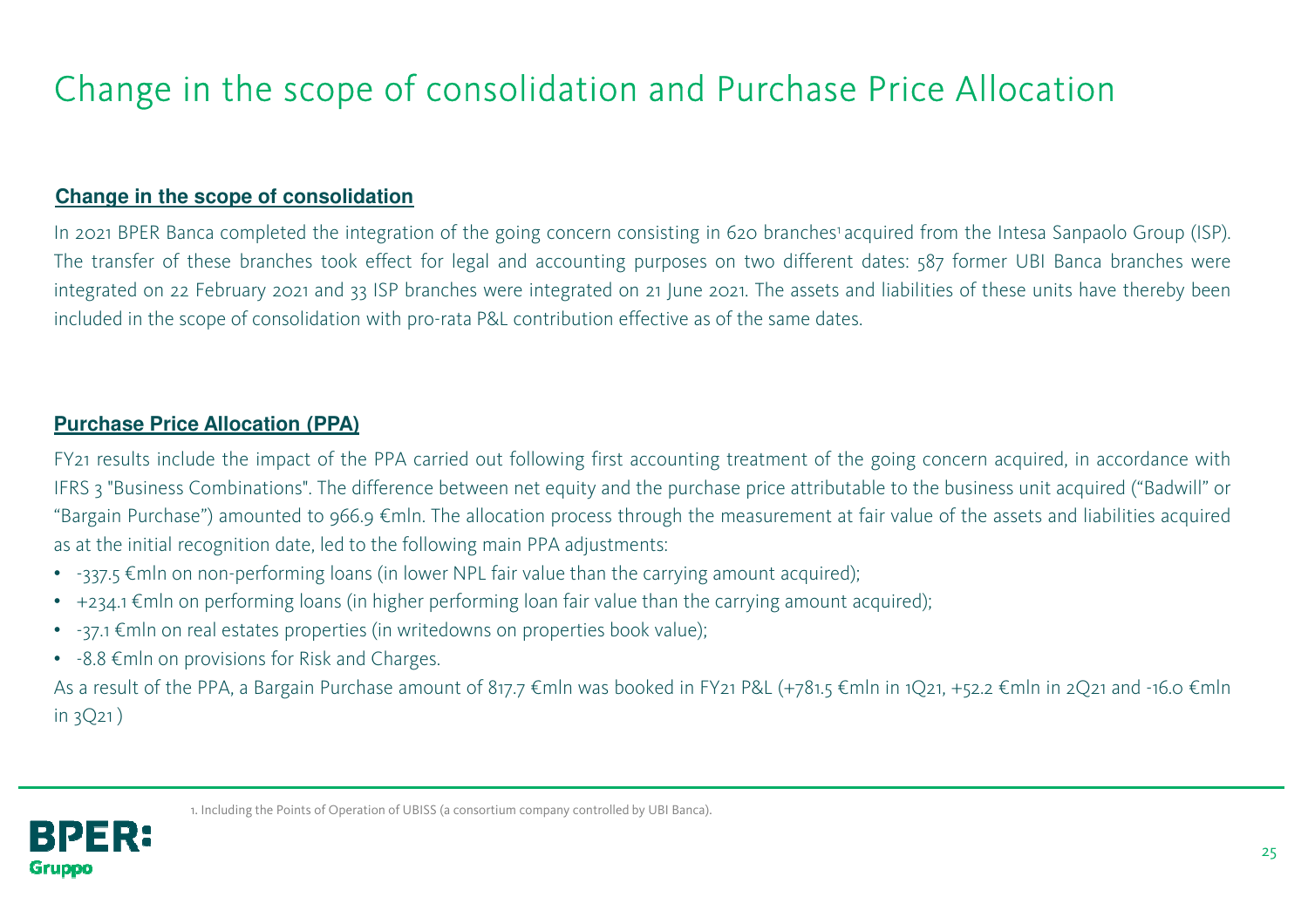## Operating costs

### Breakdown of one-offs

| E/mln                        | 1Q21  | 2Q21  | 3Q21         | 4Q21  | 1Q22  | Chg. Q/Q<br>% | Chg. $Y/Y$<br>% |
|------------------------------|-------|-------|--------------|-------|-------|---------------|-----------------|
| <b>Staff expenses</b>        | 302.1 | 355.1 | 313.8        | 557.2 | 352.2 | $-36.8%$      | $+16.6%$        |
| o/w Extraordinary            | 7.6   | 8.8   | 1.5          | 210.0 |       |               |                 |
| o/w Ordinary                 | 294.5 | 346.2 | 312.3        | 347.2 | 352.2 | $+1.4%$       | +19.6%          |
| Other administr. expenses    | 189.9 | 157.4 | 151.1        | 180.8 | 160.7 | $-11.1%$      | $-15.4%$        |
| o/w Extraordinary            | 62.6  | 7.9   | 5.3          | 8.0   |       |               |                 |
| o/w Ordinary                 | 127.3 | 149.5 | 145.8        | 172.8 | 160.7 | $-7.0%$       | $+26.2%$        |
| D&A                          | 54.5  | 52.5  | 52.8         | 120.3 | 45.6  | $-62.1%$      | $-16.3%$        |
| o/w Extraordinary            | 8.9   |       |              | 67.4  |       |               |                 |
| o/w Ordinary                 | 45.6  | 52.5  | 52.8         | 52.9  | 45.6  | $-13.8%$      | $+0.1%$         |
| <b>Total Operating Costs</b> | 546.5 | 565.0 | 517.8        | 858.3 | 558.4 | $-34.9%$      | $+2.2%$         |
| o/w extraordinary            | 79.1  | 16.7  | 6.8          | 285.4 |       |               |                 |
| o/w ordinary                 | 467.3 | 548.2 | <b>511.0</b> | 572.8 | 558.4 | $-2.5%$       | +19.5%          |



Note: figures on this page may not add exactly due to rounding differences.

Annexes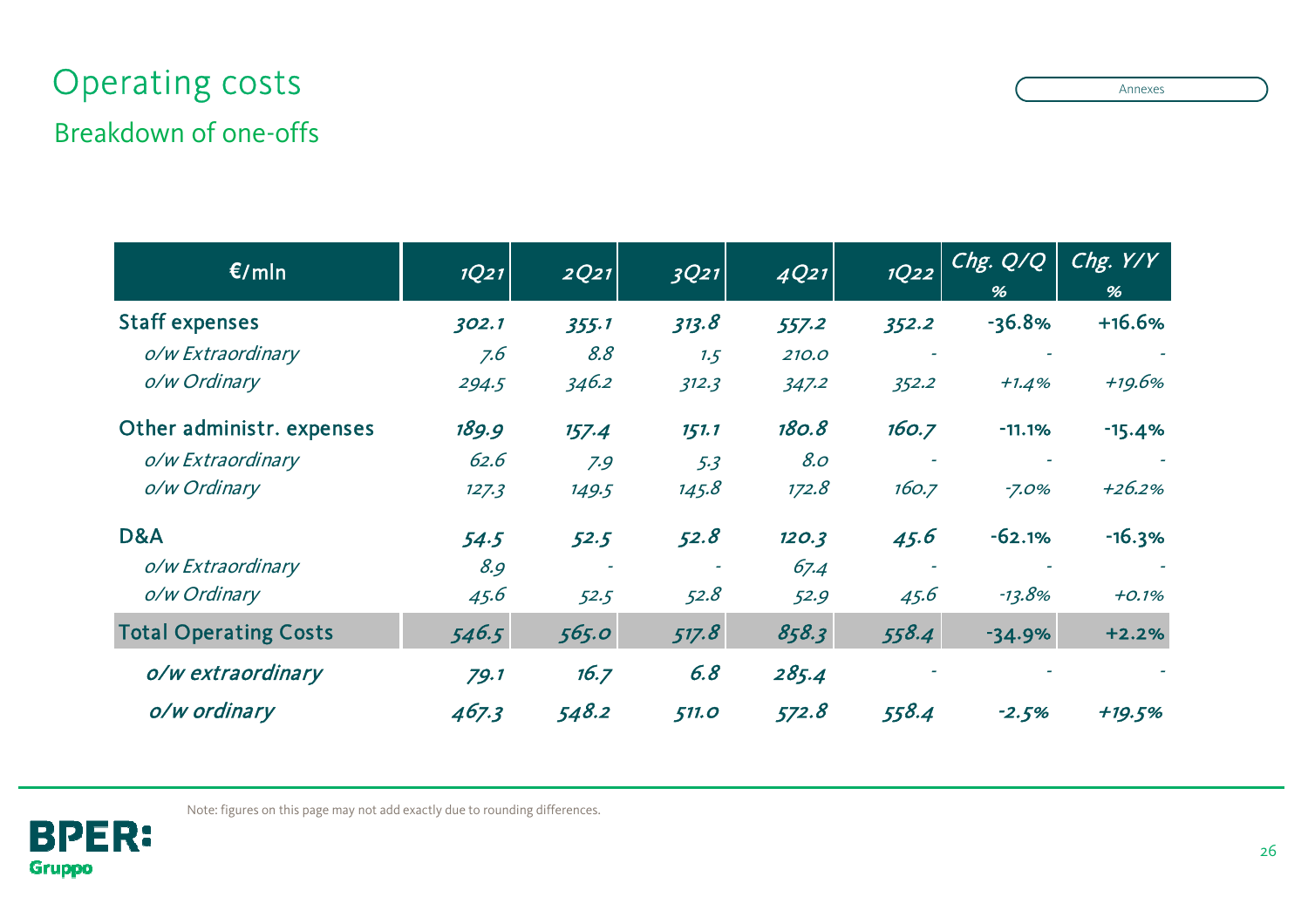## Liquidity

### High level of liquidity with LCR >200% and liquidity buffer of 29 €bn



Total eligible Assets over time\* (€mln)

- •ECB exposure of 18.4  $\notin$  bn fully made up of TLTRO III funds
- •LCR >200% largely in excess of regulatory threshold, with the NSFR ratio settling well above 100%

BPER:

**Gruppo** 

Eligible Assets Pool Composition (%)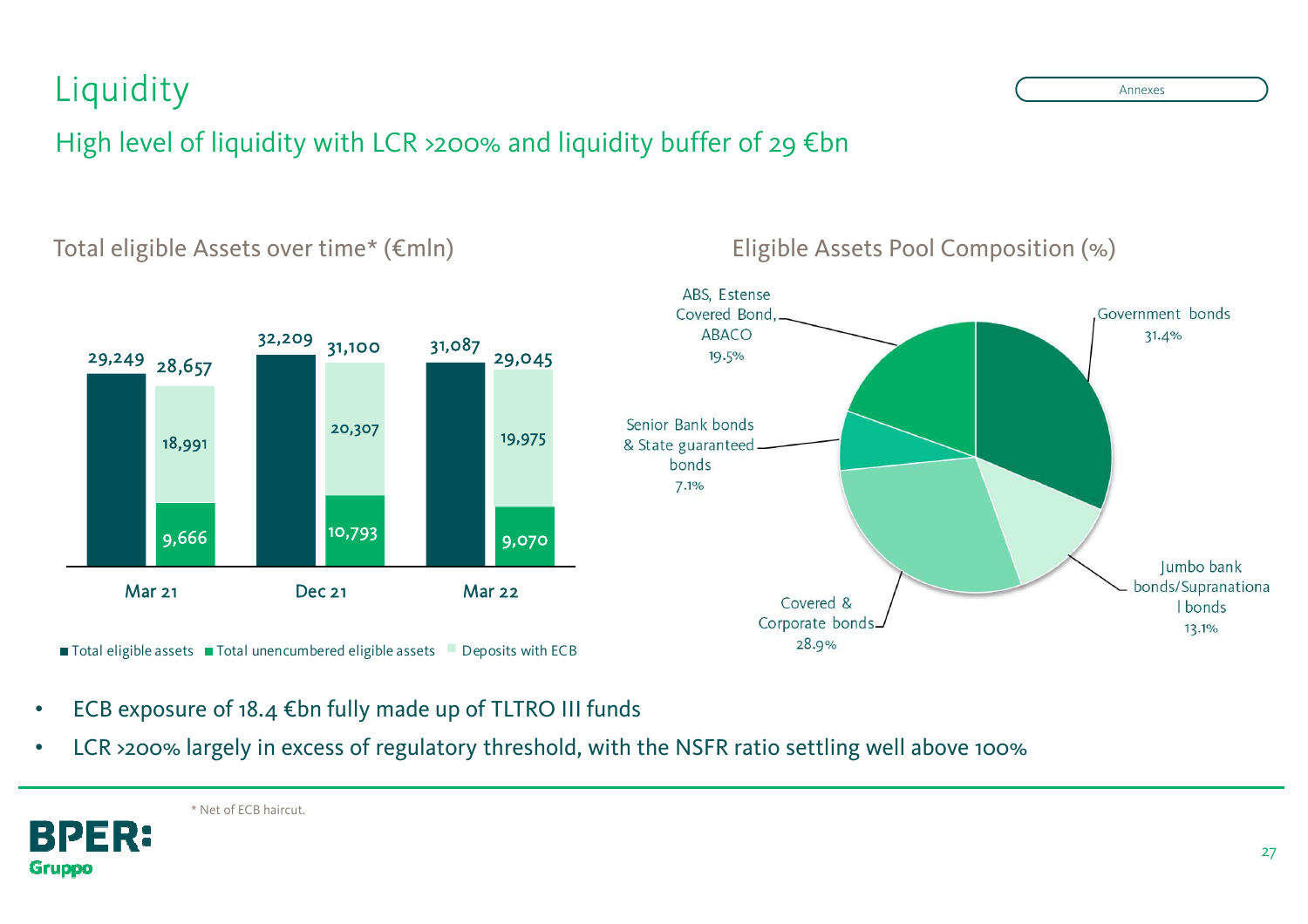## Net Customer loans

### Portfolio composition

**BPER:** 

**Gruppo** 

Net customer loans breakdown by sector (€mln) Customer loans breakdown by geographical

| <b>Business sector</b>                                   | <b>Mar 22</b> | % on Total<br><b>Customer</b><br>Loans | $\Delta$ %<br>vs Dec 21 |
|----------------------------------------------------------|---------------|----------------------------------------|-------------------------|
| Manufacturing                                            | 12,512        | 15.9%                                  | $-1.2%$                 |
| Wholesale and retail services,<br>recoveries and repairs | 6,865         | 8.7%                                   | $+0.3%$                 |
| Construction                                             | 3,100         | 3.9%                                   | $-2.5%$                 |
| <b>Real Estate</b>                                       | 4,104         | 5.2%                                   | $-1.3%$                 |
| HORECA*                                                  | 1,805         | 2.3%                                   | $-1.7%$                 |
| Agriculture, forestry and fishing                        | 1,076         | 1.4%                                   | $+3.3%$                 |
| Other                                                    | 8,733         | 11.1%                                  | $-2.3%$                 |
| <b>Total loans to non-financial</b><br><b>businesses</b> | 38,195        | 48.5%                                  | $-1.2%$                 |
| Households                                               | 34,941        | 44.4%                                  | $+1.3%$                 |
| Total loans to financial businesses                      | 5,573         | 7.1%                                   | $-6.2%$                 |
| <b>Total Customer Loans</b>                              | 78,709        | 100.0%                                 | $-0.5%$                 |
| <b>Debt Securities</b>                                   | 14,350        | 18.2%                                  | $-2.9%$                 |

 $area<sup>1</sup>(% )$ 



\* Hotels, Restaurants & Cafès (HORECA). Note: figures as per ATECO business sector definitions (ISTAT, the Italian National Institute of Statistics ).

1. Commercial banks + Sarda Leasing, excluding non-resident loans. Figures from data management system.

Note: figures on this page may not add exactly due to rounding differences.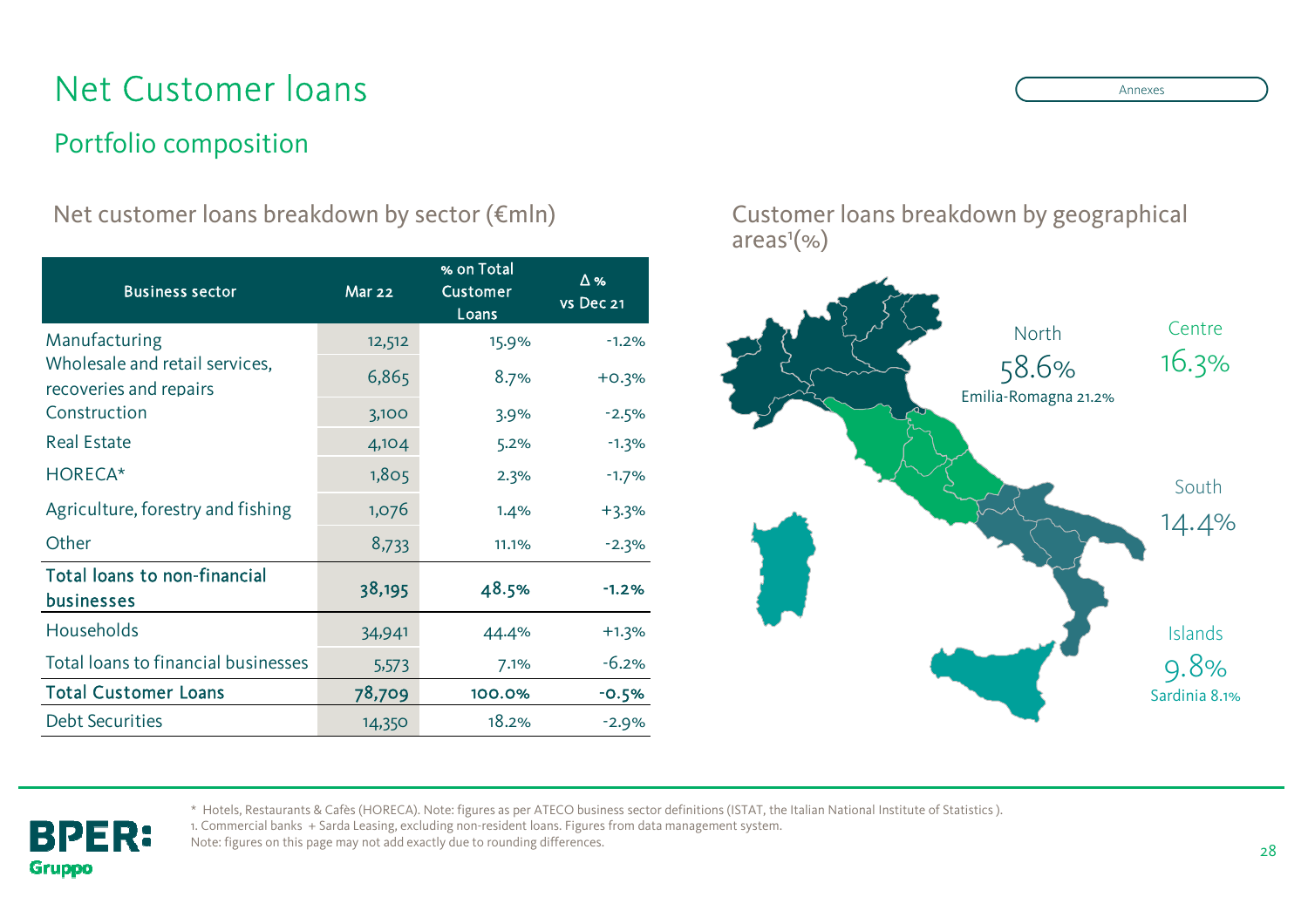## Asset quality

### Asset quality breakdown (excl. debt securities)

| Gross exposures ( $\epsilon$ mln) | <b>Mar 21</b> |         | <b>Jun 21</b> |         | Sep <sub>21</sub> |         | <b>Dec 21</b> |         | <b>Mar 22</b> |         | Chg Q/Q |           | Chg Y/Y |           |
|-----------------------------------|---------------|---------|---------------|---------|-------------------|---------|---------------|---------|---------------|---------|---------|-----------|---------|-----------|
|                                   |               | comp. % |               | comp. % |                   | comp. % |               | comp. % |               | comp. % | Abs.    | $Chg$ (%) | Abs.    | $Chg$ (%) |
| Non Performing Exposures (NPEs)   | 4,778         | 6.1%    | 4,470         | 5.7%    | 4,383             | 5.5%    | 4,025         | 4.9%    | 4,008         | 4.9%    | $-17$   | $-0.4%$   | $-770$  | $-16.1%$  |
| Bad loans                         | 2,368         | 3.0%    | 2,341         | 3.0%    | 2,350             | $3.0\%$ | 2,014         | 2.5%    | 2,006         | 2.5%    |         | $-0.4%$   | $-362$  | $-15.3%$  |
| Unlikely to pay loans             | 2,280         | 2.9%    | 1,994         | 2.5%    | 1,873             | 2.4%    | 1,883         | 2.3%    | 1,892         | 2.3%    |         | $+0.5%$   | $-388$  | $-17.0%$  |
| Past due loans                    | 130           | 0.2%    | 135           | 0.2%    | 160               | 0.2%    | 128           | 0.2%    | <b>110</b>    | O.1%    | -18     | $-14.2%$  | $-20$   | $-15.4%$  |
| Gross performing loans            | 73,339        | 93.9%   | 74,582        | 94.3%   | 74,966            | 94.5%   | 77,964        | 95.1%   | 77,623        | 95.1%   | $-341$  | $-0.4%$   | 4,284   | $+5.8%$   |
| <b>Total gross exposures</b>      | 78,117        | 100%    | 79,052        | 100%    | 79,349            | 100%    | 81,989        | 100%    | 81,631        | 100%    | -358    | $-0.4%$   | 3,514   | $+4.5%$   |

| Adjustments to loans ( $\epsilon$ mln) | <b>Mar 21</b> |       | $\mathsf{I}$ un 21 |       | <b>Sep 21</b>  |       | <b>Dec 21</b>  |        | <b>Mar 22</b> |       | Chg Q/Q |           | Chg Y/Y |          |
|----------------------------------------|---------------|-------|--------------------|-------|----------------|-------|----------------|--------|---------------|-------|---------|-----------|---------|----------|
|                                        | coverage (%)  |       | coverage (%)       |       | $coverage$ (%) |       | $coverage$ (%) |        | coverage (%)  |       | Abs.    | $Chg$ (%) | Abs.    | Chg (%)  |
| Adjustments to NPEs                    | 2,367         | 49.5% | 2,317              | 51.8% | 2,425          | 55.3% | 2,429          | 60.4%  | 2,428         | 60.6% |         | 0.0%      | 61      | $+2.6%$  |
| <b>Bad loans</b>                       | 1,370         | 57.8% | ,425               | 60.9% | ,480           | 63.0% | ,447           | 71.8%⊫ | 1,469         | 73.2% | 22      | $+1.5%$   | 99      | $+7.2%$  |
| Unlikely to pay loans                  | 963           | 42.2% | 858                | 43.1% | 908            | 48.4% | 949            | 50.4%  | 926           | 49.0% | $-23$   | $-2.4%$   | $-37$   | $-3.7%$  |
| Past due loans                         | 34            | 26.1% |                    | 24.9% | 38             | 23.9% | 33             | 25.9%  | 33            | 30.0% |         | $-0.7%$   | - 1     | $-2.6%$  |
| Adjustments to performing loans        | 383           | 0.5%  | 445                | 0.6%  | 441            | 0.6%  | 447            | 0.6%   | 494           | 0.6%  | 47      | $+10.5%$  | 111     | $+28.9%$ |
| <b>Total adjustments</b>               | 2,750         | 3.5%  | 2,762              | 3.5%  | 2,867          | 3.6%  | 2,876          | 3.5%   | 2,922         | 3.6%  | 46      | $+1.6%$   | 172     | $+6.3%$  |

| Net exposures $(\epsilon m/n)$  | <b>Mar 21</b> |        | <b>un 21</b> |         | Sep <sub>21</sub> |         | <b>Dec 21</b> |          | <b>Mar 22</b> |         | Chg Q/Q |           | Chg Y/Y |           |
|---------------------------------|---------------|--------|--------------|---------|-------------------|---------|---------------|----------|---------------|---------|---------|-----------|---------|-----------|
|                                 |               | comp.% |              | comp. % |                   | comp. % |               | comp. %  |               | comp. % | Abs.    | $Chg$ (%) | Abs.    | Chg (%)   |
| Non Performing Exposures (NPEs) | 2,411         | 3.2%   | 2,153        | 2.8%    | 1,957             | 2.6%    | ,596          | 2.0%     | 1,580         | 2.0%    | -16     | $-1.0%$   | -831    | $-34.5%$  |
| <b>Bad loans</b>                | 998           | 1.3%   | 916          | 1.2%    | 870               | 1.1%    | 567           | 0.7%     | 537           | 0.7%    | $-30$   | $-5.2%$   | -461    | $-46.2%$  |
| Unlikely to pay loans           | 1,317         | 1.7%   | 1,136        | 1.5%    | 965               | 1.3%    | 934           | 1.2%     | 966           | 1.2%    |         | $+3.4%$   | -351    | $-26.7\%$ |
| Past due loans                  | 96            | 0.1%   | 101          | O.1%    | 122               | 0.2%    | 95            | O.1%     | 77            | O.1%    | $-18$   | $-18.9%$  | $-19$   | $-20.0%$  |
| Net performing loans            | 72,956        | 96.8%  | 74,137       | 97.2%   | 74,525            | 97.4%   | 77,517        | $98.0\%$ | 77,129        | 98.0%   | $-388$  | $-0.5%$   | 4,173   | $+5.7%$   |
| <b>Total net exposures</b>      | 75,367        | 100%   | 76,290       | 100%    | 76,482            | 100%    | 79,113        | 100%     | 78,709        | 100%    | $-404$  | $-0.5%$   | 3,342   | $+4.4%$   |



Note: figures on this page may not add exactly due to rounding differences.

Annexes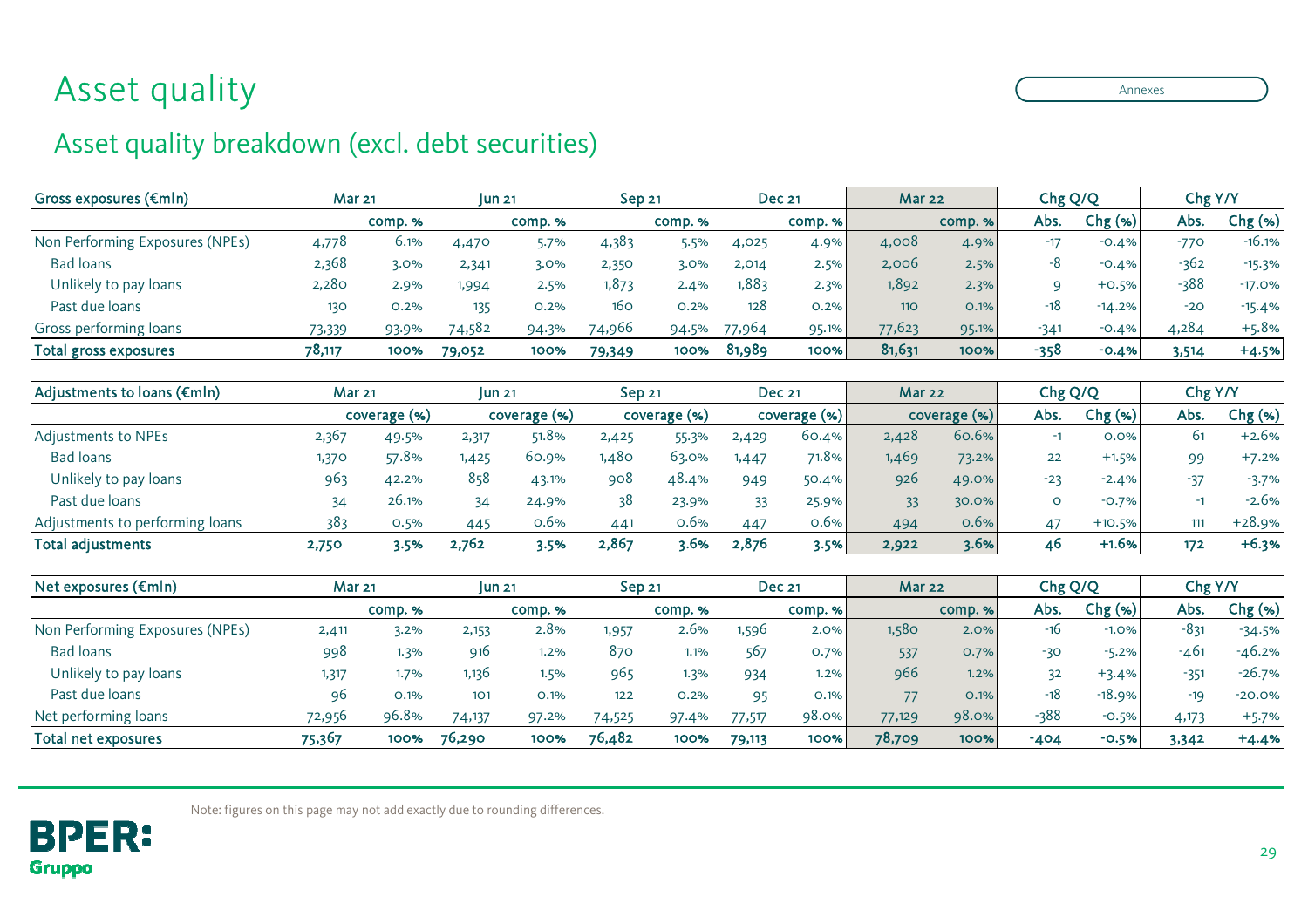## Financial Assets: highlights



1. Figures are shown in nominal amounts.

Note: figures from data management system.

**BPER:** 

**Gruppo** 

Note: figures on this page may not add exactly due to rounding differences.

Annexes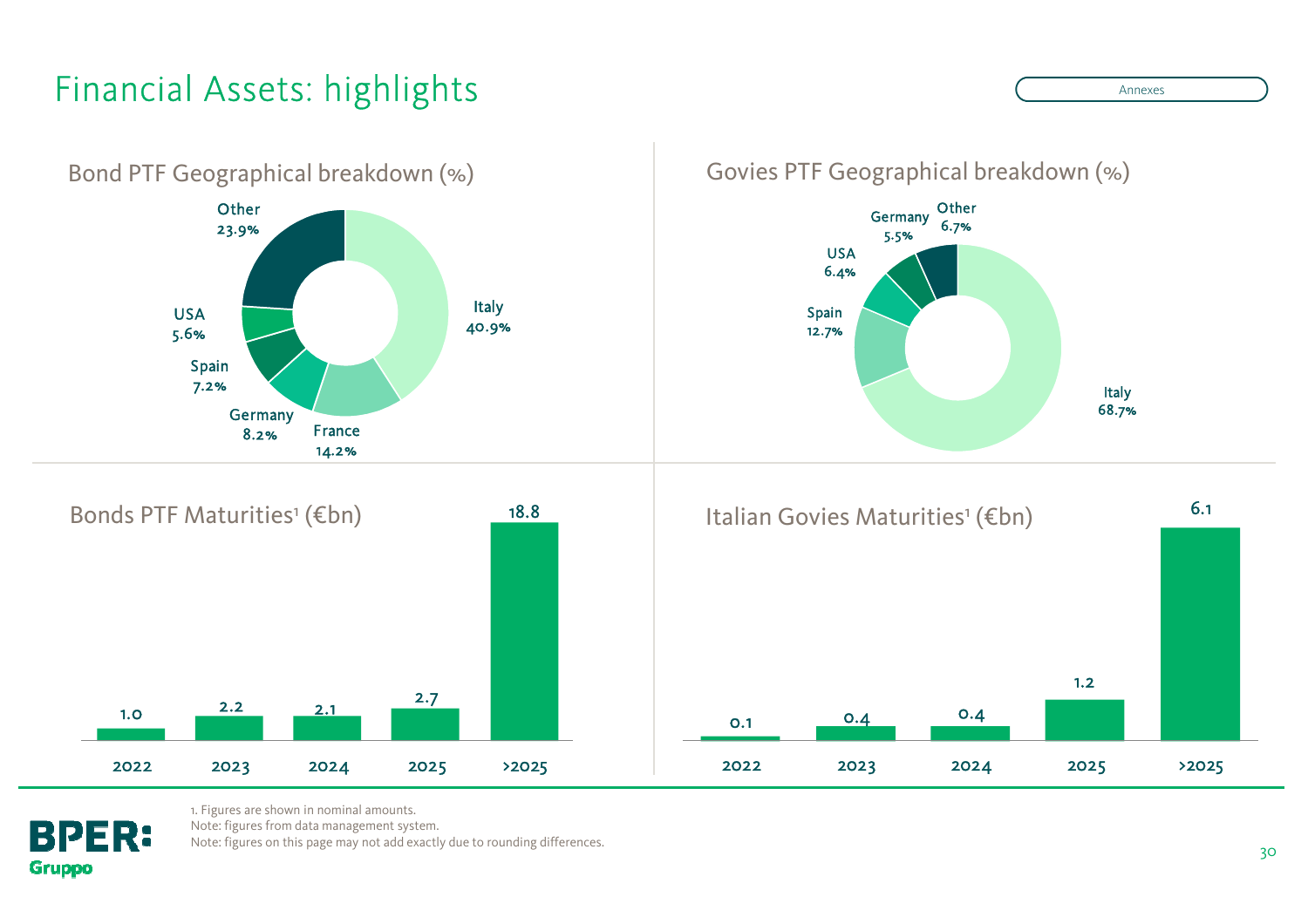## Bond maturities and issuances: highlights

Dec 21 Mar 22Wholesale bonds 3.9 3.9 o/w covered bonds 1.9 1.1 o/w subordinated bonds 0.9 0.9 1.5 Retail bonds 0.9 0.7 Total bonds 4.8 4.6 Outstanding bonds<sup>1</sup> (€bn)



■ Covered Bond

**Retail** 

Annexes

Wholesale



Total figures

#### 2022 Bond maturities (€bn)





1. including Unipol Banca bonds.

Note: figures on this page: 1) reflect nominal amounts and 2) may not add exactly due to rounding differences.

31